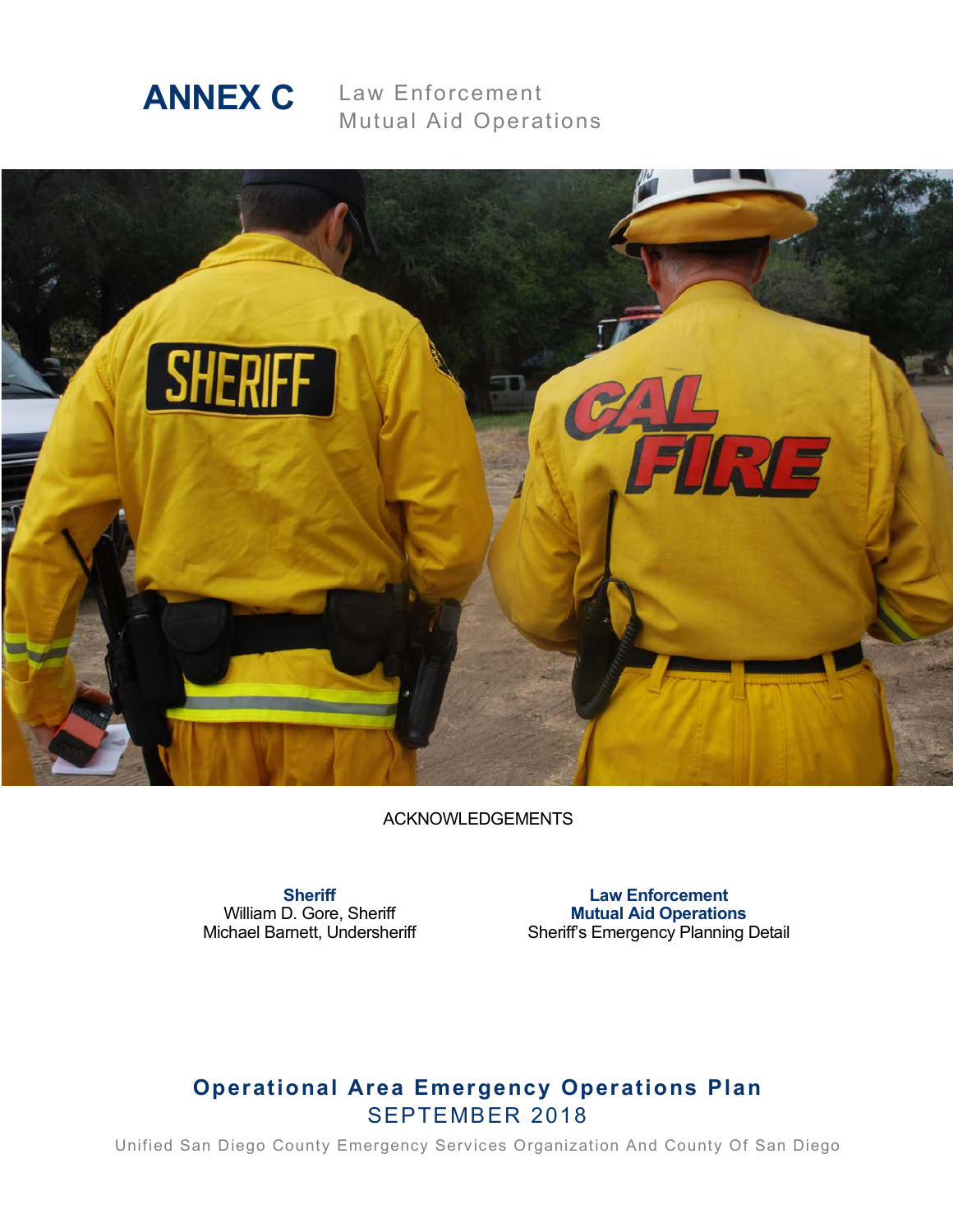### **EXECUTIVE SUMMARY**

The Law Enforcement Mutual Aid Operations Annex addresses the lines of communications for requesting law enforcement assets through the Operational Area Law Enforcement Coordinator, which is the San Diego County Sheriff. This annex states the responsibilities of law enforcement in the San Diego Operational Area, which consist of:

- Law enforcement
- Evacuation
- Traffic control in contract cities, and
- Providing assistance to other law enforcement agencies

#### **TABLE OF CONTENTS**

| General                             |    |
|-------------------------------------|----|
| <b>Concept of Operations and</b>    |    |
| <b>Activation of Mutual Aid</b>     | 4  |
| Organization and Assignment of      |    |
| <b>Responsibilities</b>             | 8  |
| Direction, Control, or Coordination | 9  |
| <b>Information Collection and</b>   |    |
| <b>Dissemination</b>                | 11 |
| <b>Communications</b>               | 11 |
| <b>Administration, Finance and</b>  |    |
| Logistics                           | 12 |
| <b>Annex Development and</b>        |    |
| <b>Maintenance</b>                  | 13 |
| <b>Authorities and References</b>   | 13 |
| <b>Attachments</b>                  | 16 |
|                                     |    |

The Sheriff is the Director of law enforcement activities for the unincorporated areas of San Diego County, and those Cities that have contracted with the Sheriff for law enforcement. The Sheriff is the Mutual Aid Coordinator for law enforcement resources in the incorporated cities.

#### **GENERAL**

### **INTRODUCTION**

This annex establishes organizational responsibilities and general procedures for the local law enforcement jurisdictions, and supporting agencies during natural and manmade disasters.

### **PURPOSE**

It is the purpose of this annex to define the actions and roles necessary to provide a coordinated response within the Operational Area (OA).

This annex provides guidance to agencies within the County of San Diego with a general concept of potential emergency assignments before, during, and following emergency situations.

# **SCOPE**

The County of San Diego has several different local, state, federal and tribal policing entities that work together in order to provide security to the region during normal operations as well as in states of emergency. The Law Enforcement Mutual Aid Operations Annex (Annex C) is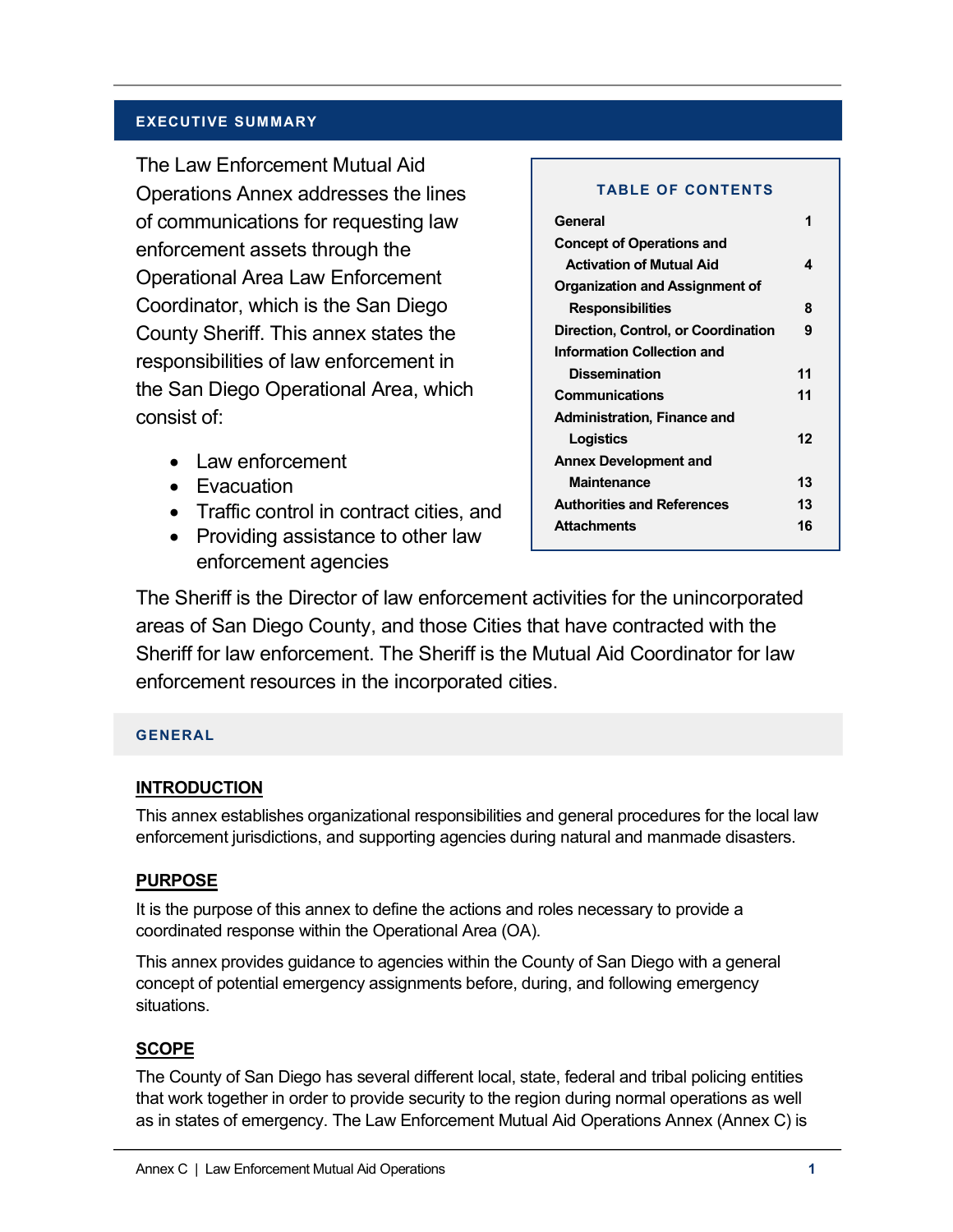

a mechanism for coordinating these agencies into a cohesive and coordinated response when law enforcement mutual aid is needed in response to an incident. Annex C is activated in situations where local, state, federal and tribal law enforcement resources are overwhelmed or are inadequate to complete a mission. Following proper protocols, mutual aid can extend across jurisdictional boundaries to ensure that specific needs are addressed. For incidents requiring evacuations, Annex Q addresses the policies and procedures along with the County's Reunification Concept of Operations (ConOps) to address reuniting people with their loved ones.

Requesting and activating law enforcement mutual aid is the responsibility of the San Diego County Sheriff's Department (SDSD) as the Operational Area Law Enforcement Mutual Aid Coordinator.

#### **TYPES OF SUPPORT**

Law Enforcement support may be in one or more of the following missions:

| <b>Building and Facility Security</b>       |
|---------------------------------------------|
| <b>Mass Care/Collection Center Security</b> |
| <b>Explosive Ordnance Disposal</b>          |
| <b>Investigation of Arson and Bombings</b>  |
| Waterborne Enforcement/Dive Rescue          |
| and Support                                 |
| <b>Metropolitan Medical Strike Team</b>     |
| (MMST)                                      |
| <b>Security</b>                             |
| <b>Animal Control</b>                       |
|                                             |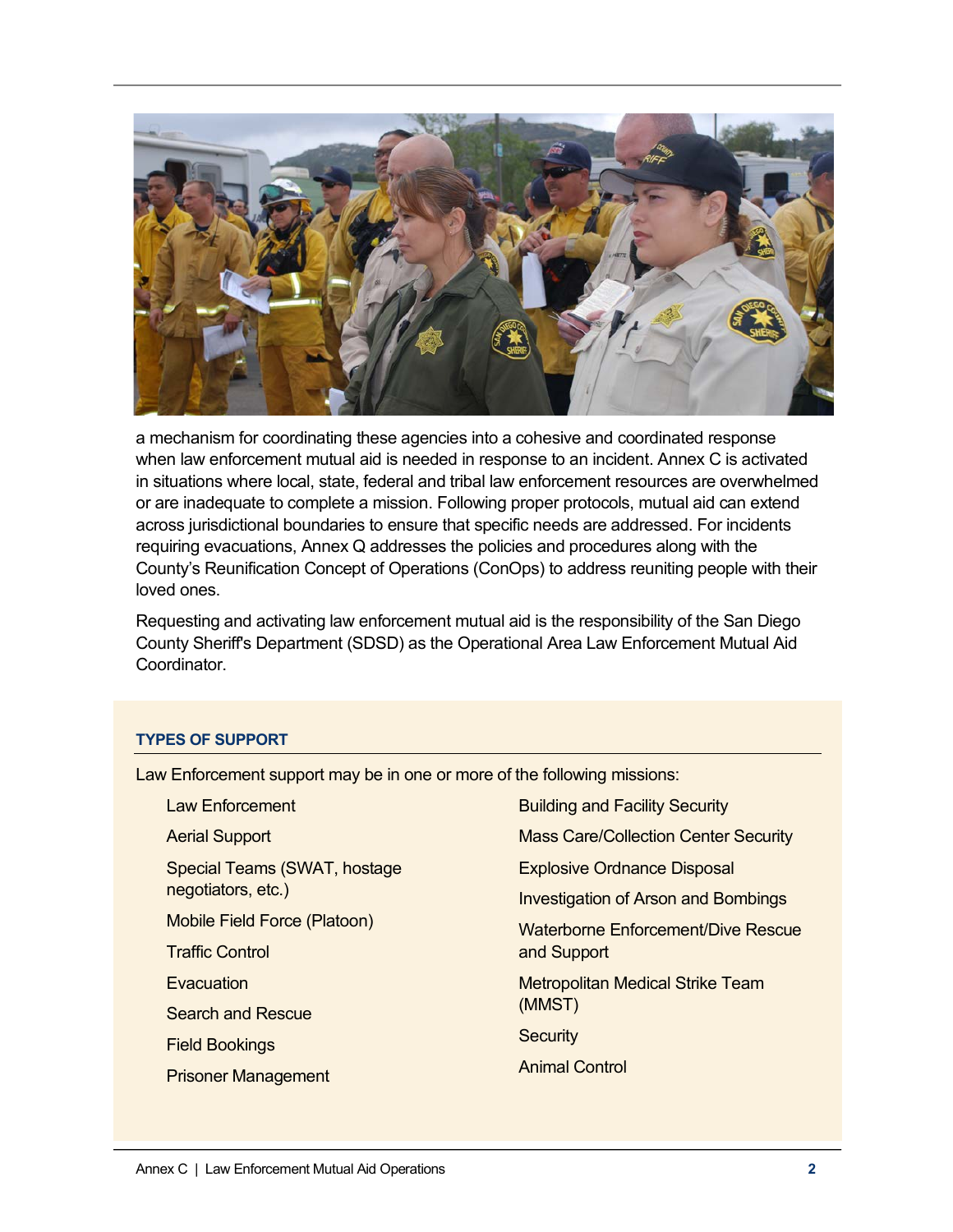### WHOLE COMMUNITY APPROACH

The San Diego Operational Area is committed to achieving and fostering a whole community emergency management system that is fully inclusive of individuals with disabilities and others with access and functional needs. For further details on our whole community approach to emergency management, which includes the integration of inclusive emergency management practices, refer to the Basic Plan.



# **OBJECTIVES**

### THE PRIMARY OBJECTIVES OF LAW ENFORCEMENT ARE THE PRESERVATION OF LIFE AND PROPERTY AND THE MAINTENANCE OF LAW AND ORDER.

Functional objectives for law enforcement operations are:

- Coordinate the mobilization of personnel and equipment from supporting agencies (e.g., Sheriff's Department, Jurisdictional Law Enforcement Agencies, District Attorney Investigators, Probation Department, Tribal Governments, Parks and Recreation).
- Receive and disseminate warning and evacuation information to the general public utilizing methods that are accessible to all population groups. This includes messaging through various channels and/or door to door notifications using whatever means necessary to relay the message.
- Deploy personnel and equipment to locations needed to accomplish primary objectives.
- Coordinate evacuation of hazardous areas for all population groups, including paratransit service when needed; and provide perimeter security and access control
- Provide security for essential facilities, services, and resources.
- Maintain the safety and security of persons in custody.
- Implement aerial surveys of the area to provide accurate information on hazards, victims, conditions, damage assessment, and other vital information.
- Coordinate the establishment of emergency traffic routing and ingress/egress procedures with the California Highway Patrol or jurisdictional agency.
- Assist in the establishment of Multi-agency Staging Areas.
- Coordinate with cities/jurisdictions in the OA, Tribal Governments, Region and State agencies in accordance with local mutual aid agreements, the California Law Enforcement Mutual Aid Plan, the Standardized Emergency Management System (SEMS), the National Incident Management System (NIMS), and the National Response Framework (NRF).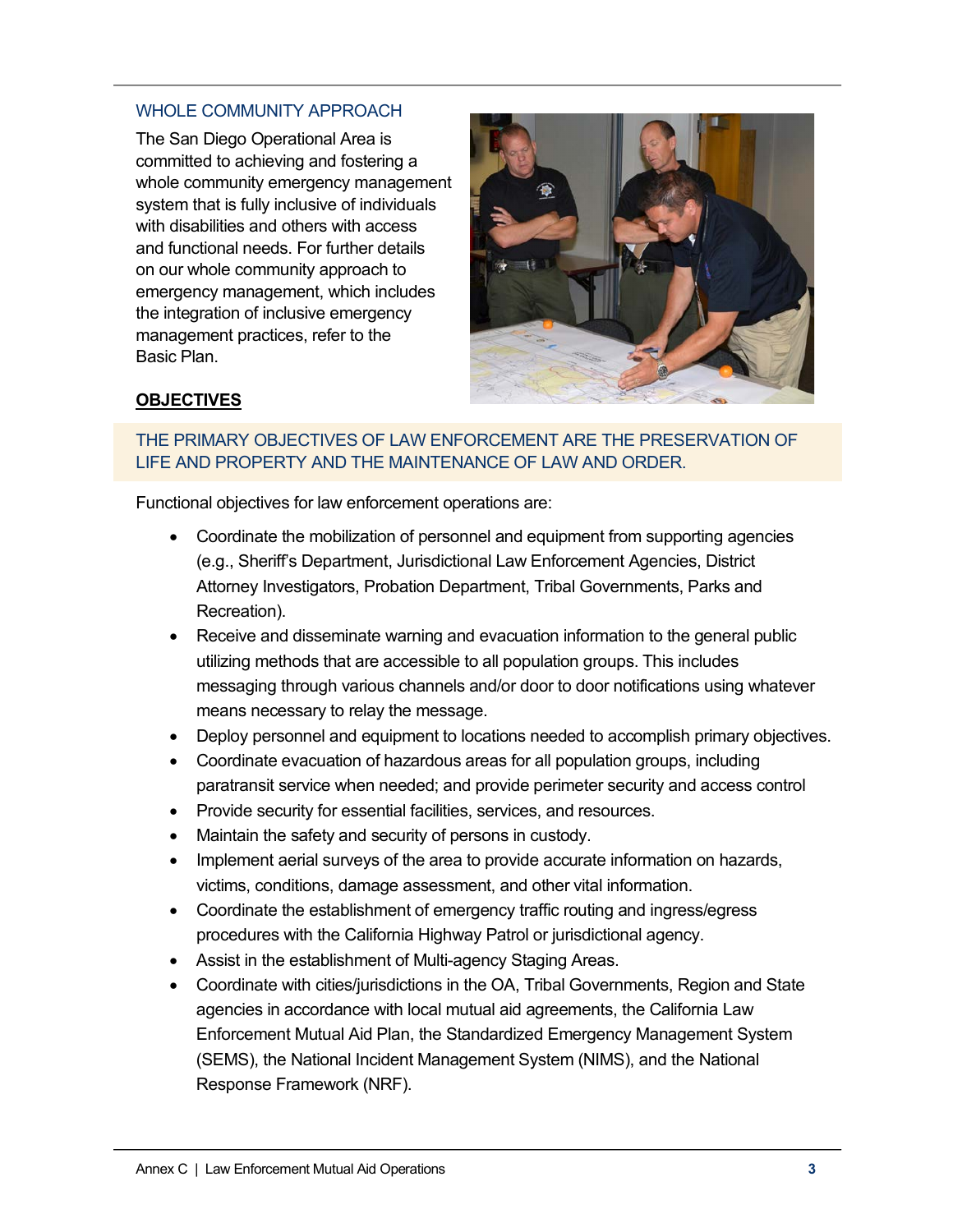#### **CONCEPT OF OPERATIONS AND ACTIVATION OF MUTUAL AID**

The Sheriff, or his/her designee, is the Operational Area Law Enforcement Mutual Aid Coordinator. During emergencies, individual law enforcement agencies will operate under their own departmental emergency plans with their existing resources. When a Chief of Police or his/her designee determines that an emergency situation in his/her jurisdiction may extend, or is already, beyond the control of his/her department's resources, it



is the Chief's responsibility to request mutual aid from the Operational Area Law Enforcement Mutual Aid Coordinator. Law Enforcement mutual aid is defined specifically through California's Office of Emergency Services (Cal OES) and the "Blue Book". The Blue Book is consistent with California law concerning the application of SEMS.

#### **GENERAL REQUIREMENTS FOR MUTUAL AID**

### GENERAL REQUIREMENTS FOR REQUESTING MUTUAL AID INCLUDE:

- An emergency must exist or be imminent; and
- A significant number (50% or more) of local resources must be committed to the incident or other incidents, prior to the request for mutual aid;
- A specific mission must be stated.

#### POINT OF CONTACT

Requests for mutual aid should be directed to:

- The Sheriff's Watch Commander via the Sheriff's Communications Center, or,
- The Law Enforcement Mutual Aid Coordinator in the Sheriff's Department Operations Center (DOC), when activated.

#### UNANTICIPATED SITUATIONS

Departments experiencing an unanticipated situation that is developing (but has not yet occurred) and it appears that the department's resources may soon be insufficient, should contact the Operational Area Law Enforcement Coordinator (the Sheriff, or his/her designee via the Sheriff's Communications Center Watch Commander) and advise that the department may be requesting mutual aid. This will help reduce response times.

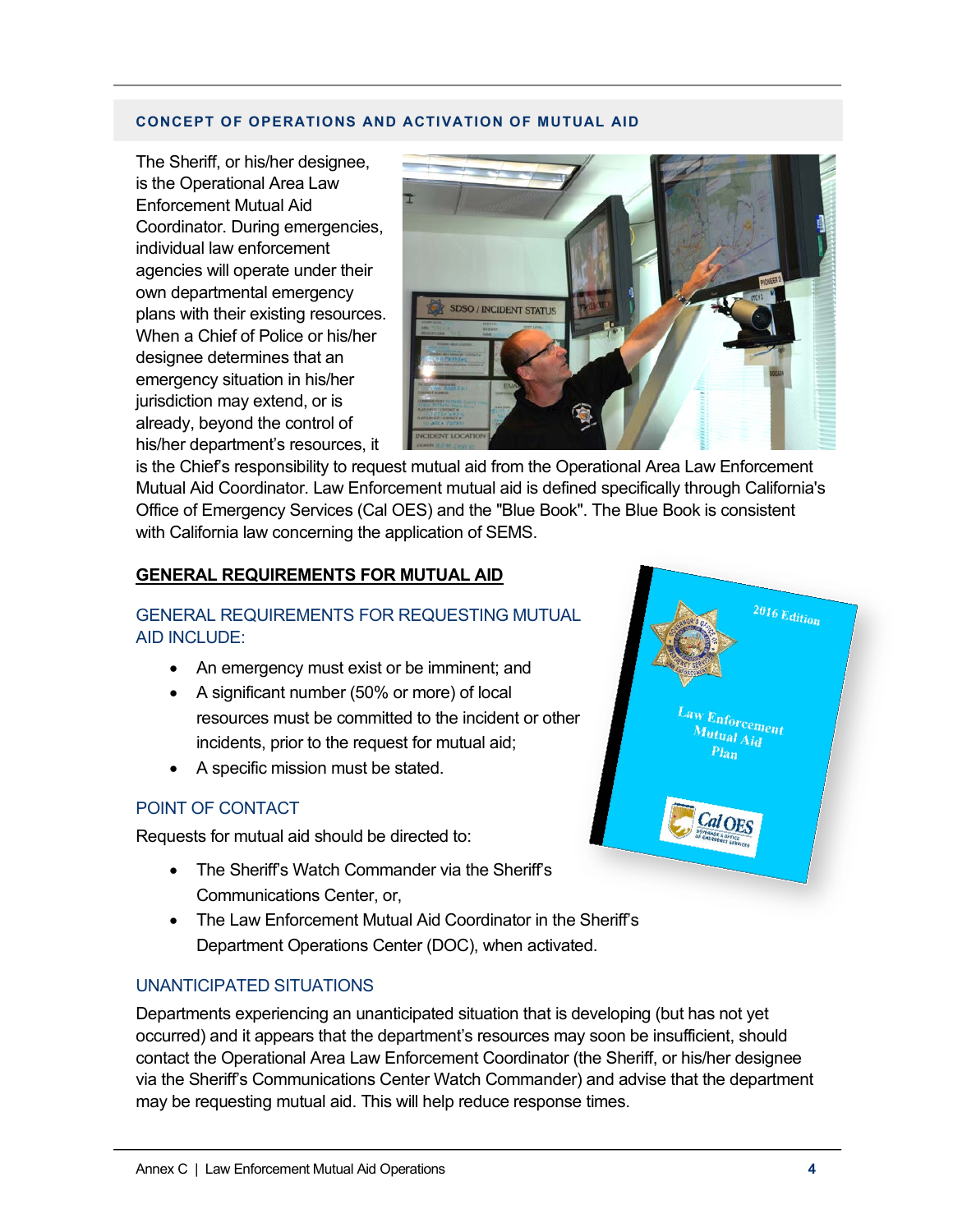### PLANNED EVENTS

Should an agency have a planned event (i.e., concert, parade, etc.), a formal request for mutual aid cannot be made until an unanticipated emergency, or incident occurs, that may become or is already beyond the control of the agency's available resources. Departments may; however, utilize other departments' personnel, equipment, and/or supplies by mutual agreement (MOU, Joint Powers Agreements, etc.). Under these special agreements, the immunities, benefits, and funding available under formal mutual aid may not be available.

### PROCLAMATION OF EMERGENCY

A situation requiring mutual aid resources beyond the OAs capabilities usually results in a proclamation of a local emergency. While a proclamation of local emergency is not required for requests within the OA or requests to the Operational Area Law Enforcement Coordinator, local government jurisdictions should consider making such a proclamation should an incident reach the mutual aid level due to the special powers and immunities that accompany such a proclamation.

Such proclamations are normally made by:

- City Council or Board of Supervisors
- City Manager or Chief Administrative Officer, if Council or Board of Supervisors is not in session.

### **USE OF MILITARY FORCES FOR MUTUAL AID**

### STATE MILITARY FORCES

The Governor will normally commit the California National Guard (CNG) resources in support of civil authority only upon determination that:

- An emergency condition exists or is imminent; and
- All civil resources have been or will be reasonably committed; and



- Civil authority cannot or will not be able to control the situation; and
- Military assistance is required and has been requested through the Cal OES Law Enforcement Coordinator.

### FEDERAL MILITARY

Military Commanders may commit federal troops:

- Upon direction of the President of the United States; or
	- o When the local commander feels that there is an immediate and imminent threat to life; and
	- o Local resources are unavailable; and
	- o A delay in established mutual aid would result in unnecessary deaths, injuries or extensive property damage.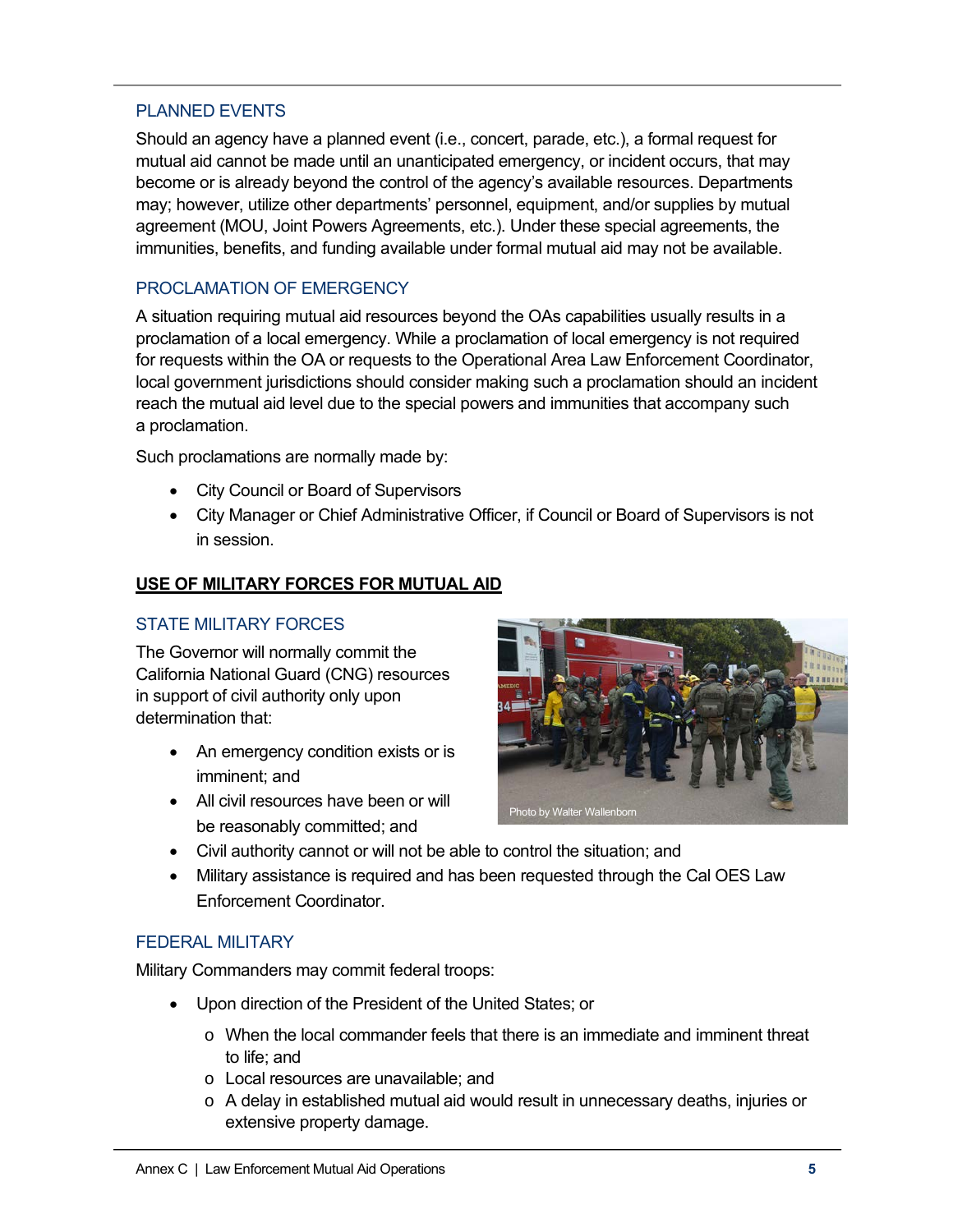

### **RELATED LAW ENFORCEMENT MUTUAL AID ISSUES**

#### **COMMAND**

The local requesting agency remains in charge of the incident unless command is relinquished. Generally, responding resources from a jurisdiction will remain together. However, if used to supplement patrol, they could be paired with a local officer who is familiar with the area.

### FISCAL ISSUES

Unless otherwise agreed to:

- The requesting agency is responsible for feeding, billeting, fuel, and other on-scene support.
- The requesting agency is not responsible to provide salary or employment benefits.
- Emergency medical costs for a responder are paid by the responder's agency.
- Damaged equipment (i.e. vehicles) is not reimbursable by the requesting agency. If a State Proclamation or Federal Declaration has been made, the responding agency should submit a claim through the requesting agency.
- Materials used are normally replenished by the requesting agency.

# **ADDITIONAL DUTIES OF THE OPERATIONAL AREA LAW ENFORCEMENT MUTUAL AID COORDINATOR**

- Coordinate with involved law enforcement agencies to establish a central point of incident information related to law enforcement responsibilities, such as the DOC.
- Coordinate with affected law enforcement agencies to determine objectives and priorities affecting the allocation of mutual aid resources.
- Coordinate with affected law enforcement agencies in developing Operational Area inter-jurisdictional law enforcement activities and plans (evacuation, area control, traffic control, etc.) during widespread emergencies or disasters.
- Provide for representation in the OA EOC Management and Operations Sections.
- Assist the Office of the Medical Examiner in security and mutual aid requirements.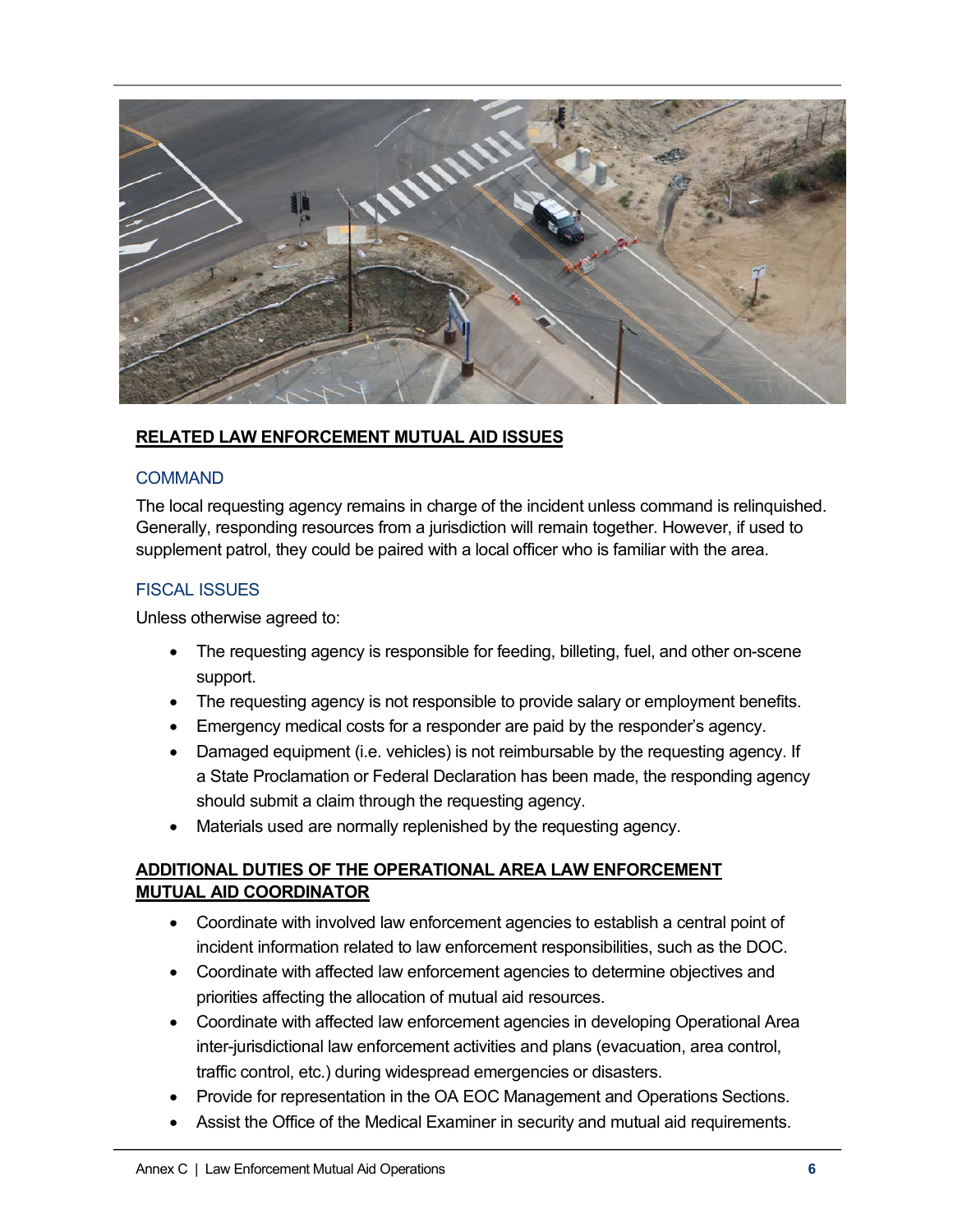

**Figure 1 Activation Channels for Law Enforcement Mutual Aid**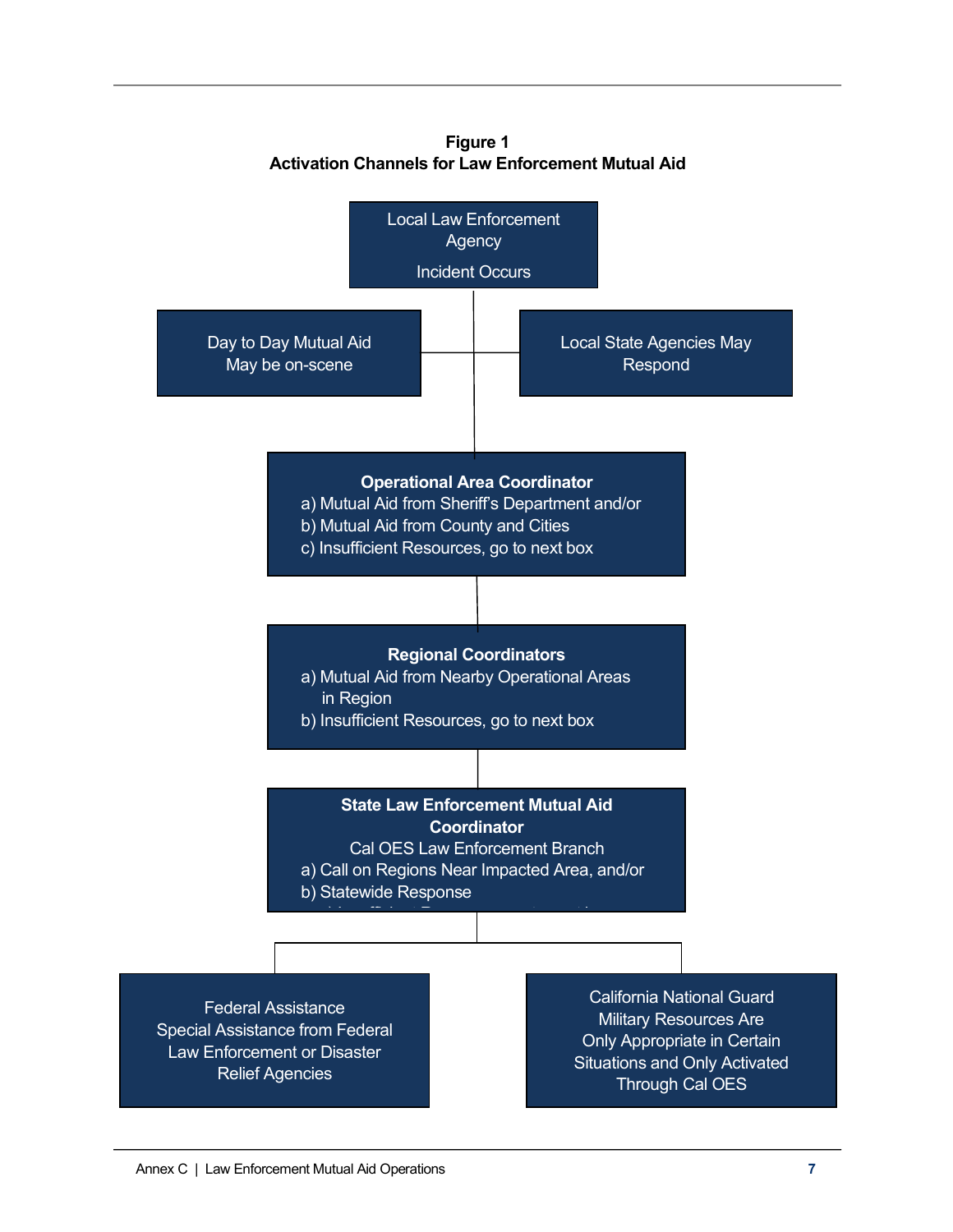#### **ORGANIZATION AND ASSIGNMENT OF RESPONSIBILITIES**

The Sheriff serves as the Operational Area Law Enforcement Coordinator. When Mutual Aid is requested by a local law enforcement agency, the Sheriff or his/her representative will:

- Confirm an emergency or anticipated emergency exists.
- Establish that the involved local agency's resources are inadequate to meet the demands of the incident (and meet the criteria for a mutual aid request).
- Obtain the mission(s) for responding personnel.
- Through coordination with the Incident Commander, determine the quantity and type of resources needed to accomplish the mission(s).
- Determine where to stage the incoming mutual aid resources.
- Identify the Liaison Officer of the requesting agency who will serve as the point of contact.
- Ensure both the requesting agency and the Law Enforcement Mutual Aid Coordinator establish appropriate documentation procedures.
- Ensure responding resources are demobilized as soon as they are no longer needed.

If the Operational Area Law Enforcement Mutual Aid Coordinator determines there are insufficient resources within the OA, he/she will contact the Regional Law Enforcement Mutual Aid Coordinator (Region VI). The Regional Law Enforcement Mutual Aid Coordinator will then contact all necessary law enforcement agencies within Region VI to obtain the needed resources. If the Regional Law Enforcement Mutual Aid Coordinator determines resources are insufficient within the region, he/she will then contact the Cal OES Law Enforcement Mutual Aid Coordinator who will contact all necessary Regions within the state. Figure 1 (previous page) outlines the Law Enforcement Mutual Aid Regions and progression of requests.

#### **ORGANIZATION**

The following local law enforcement agencies have entered into an agreement for mutual aid within the region:

- Carlsbad Police Department
- Chula Vista Police Department
- Coronado Police Department
- Escondido Police Department
- El Cajon Police Department
- La Mesa Police Department
- National City Police Department
- Oceanside Police Department
- San Diego County District Attorney's Office Bureau of Investigations
- San Diego County District Attorney's Office
- San Diego County Probation Department
- San Diego County Sheriff's Department
- San Diego Police Department
- San Diego State University Police Department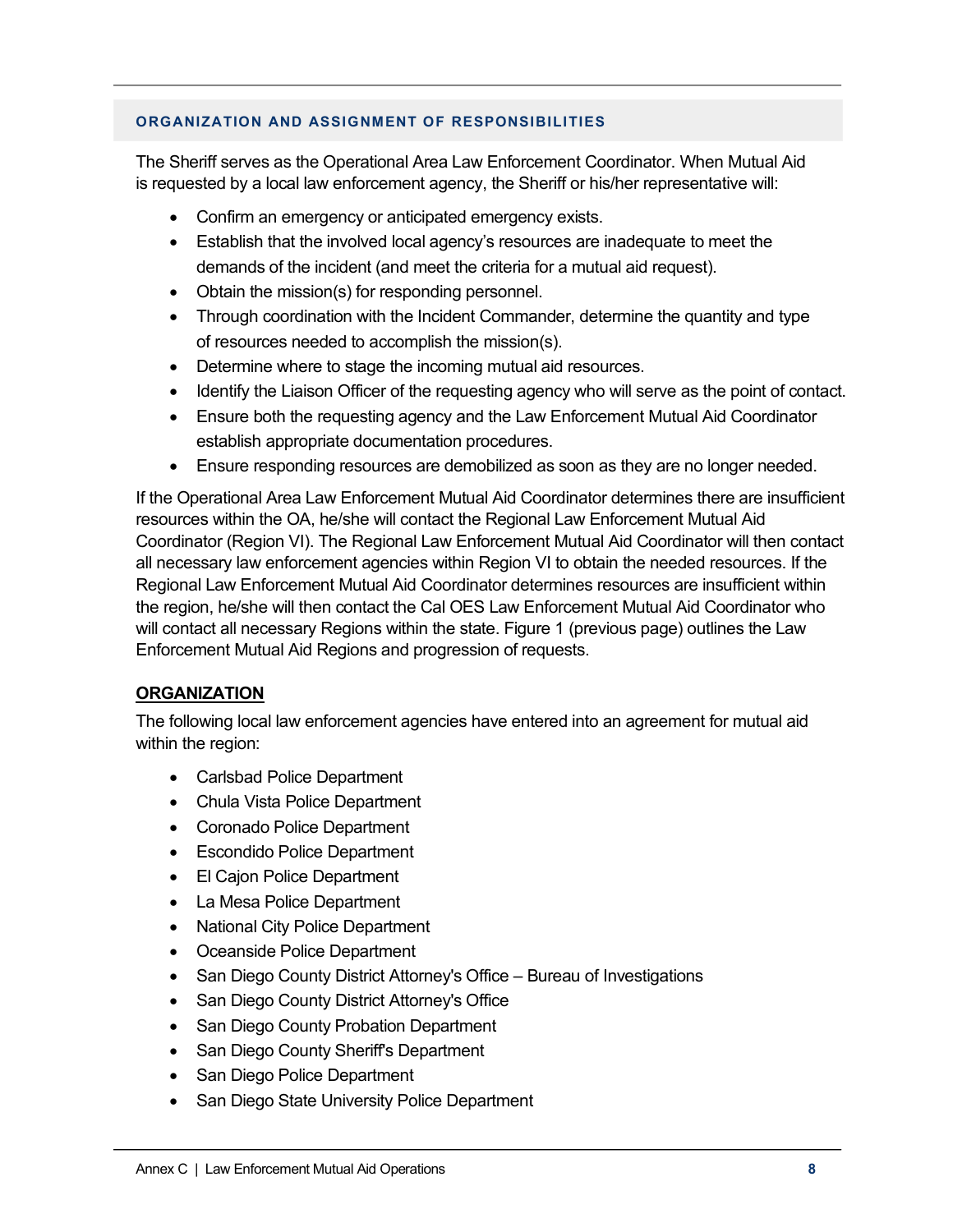- Unified Port of San Diego Harbor Police Department
- University of San Diego Police Department

The above law enforcement agencies have entered into a master mutual aid agreement, signed by the Chiefs of each agency.

# **ASSIGNMENT OF RESPONSIBILITIES**

When mutual aid is activated, supporting agencies will respond to a central law enforcement staging area for assignment. In general, supporting agencies will assist with such activities as law enforcement, evacuations, traffic control/direction, scene security, search and rescue operations (if appropriately trained) and a variety of activities that fall within the purview of a law enforcement officer.

During the activation of local DOCs, pre-identified staff will respond to the respective DOC and be assigned as necessary. The Sheriff's Department, California Highway Patrol (CHP) and Department of Animal Services (DAS) will also provide pre-identified ranking staff members to respond to the OA EOC.

### **SUPPORT FUNCTIONS**

During a natural disaster or other large-scale crisis, numerous governmental and nongovernmental agencies will be involved in the immediate response as well as the long-term efforts of recovery.

### **SUPPORTING ORGANIZATIONS**

- Jurisdictional Law Enforcement Agencies from the Operational Area (OA)
- Port of San Diego Harbor Police
- County Sheriff
- County Probation Department
- County Department of Animal Services
- School District Police
- California Highway Patrol (CHP)
- County District Attorney Investigators
- County Department of Parks and Recreation
- California National Guard
- California Department of Justice
- California Department of Corrections
- California Fire Marshal
- Military Forces of the United States

#### **DIRECTION, CONTROL, OR COORDINATION**

#### **LOCAL REQUEST FOR MUTUAL AID**

When a Chief of Police of a local jurisdiction (or the Sheriff, acting as chief law enforcement officer for the unincorporated or a contract area) determines that an unusual occurrence may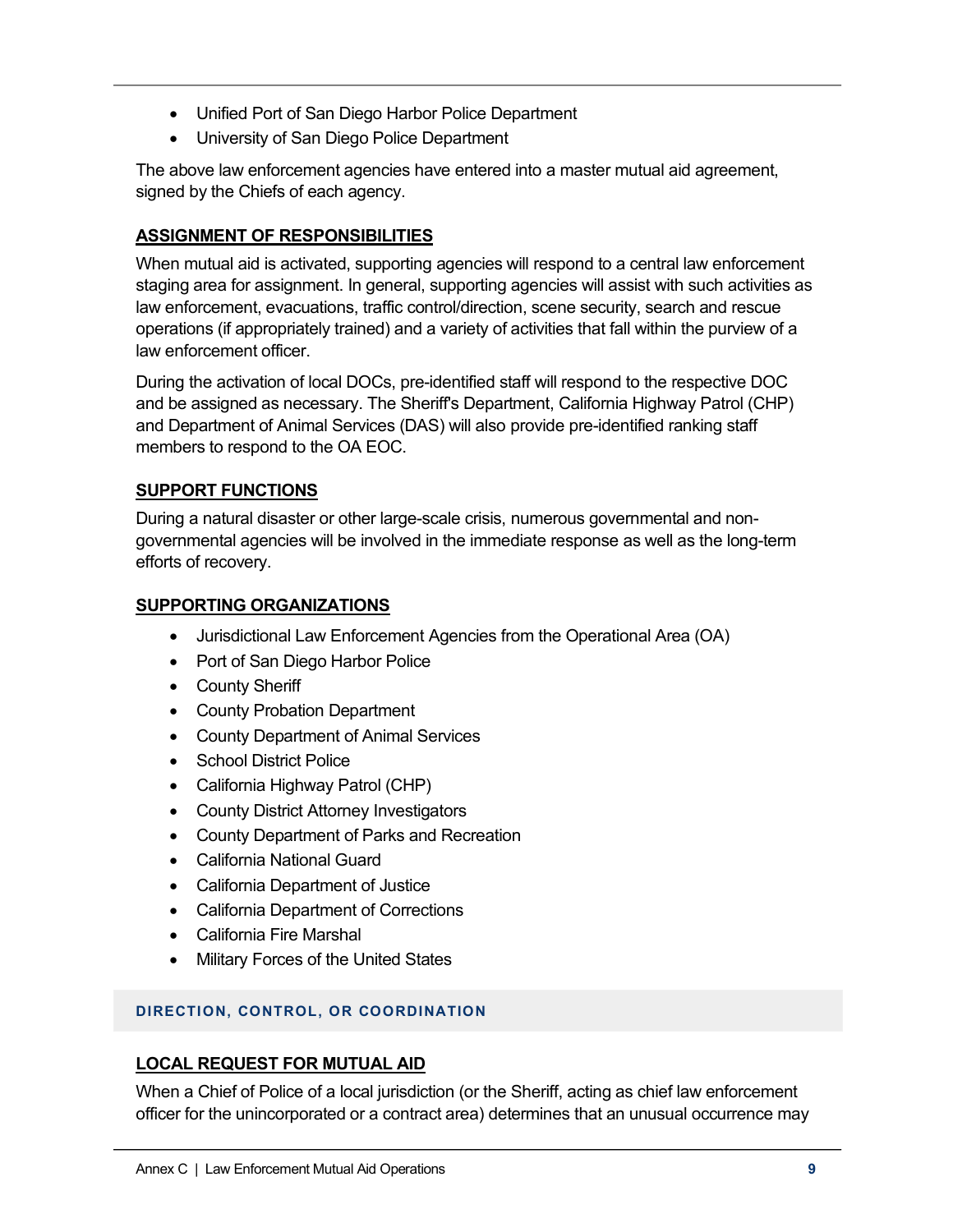become or is already beyond the control of local law enforcement resources, it is the chief's (or duly authorized representative's) responsibility to request mutual aid from the Operational Area Law Enforcement Mutual Aid Coordinator.

A proclamation of local emergency may or may not be appropriate for the circumstances; however, the Chief of Police may request mutual aid prior to the activation of an EOC or formal proclamation of local emergency. Mutual aid request and response is not dependent on a proclamation of local emergency.

# **OPERATIONAL AREA MUTUAL AID**

When an emergency develops or appears to be developing which cannot be resolved by a law enforcement agency within an OA, it is the responsibility of the Operational Area Mutual Aid Coordinator to provide assistance and coordination to control the problem. (Section 26602 GC)

In response to a request for law enforcement mutual aid by a Chief of Police within the OA, the Sheriff will initiate procedures to activate the mutual aid. The Sheriff will coordinate the OA response of law enforcement resources including those of unaffected operational area municipalities, the local CHP, and other law enforcement agencies within the OA, as well as the Sheriff's resources in order to assist the affected local Chief of Police.

If it appears likely that the resources of an OA will become depleted, the Regional Coordinator should be advised in advance.

# **REGIONAL MUTUAL AID**

Should an existing or anticipated emergency be of such magnitude as to require the commitment of the resources of one or more OAs, it is the responsibility of the Regional Law Enforcement Mutual Aid Coordinator to organize the notification and response of resources within that region.

The Regional Coordinator will keep the State Law Enforcement Mutual Aid Coordinator, who is the Chief of Cal OES, Law Enforcement Branch, advised of the situation status. The State Law Enforcement Mutual Aid Coordinator may support the regional response by issuing mission numbers (numbers issued for the use of state agency resources) and tasking state agencies within the region. An unusual occurrence necessitating regional law enforcement mutual aid does not require a proclamation of a state of emergency.

# **STATEWIDE MUTUAL AID**

If the combined resources of a region are not sufficient to cope with an emergency situation, the Regional Coordinator may request additional assistance through the State Law Enforcement Mutual Aid Coordinator. The State Law Enforcement Mutual Aid Coordinator may then task law enforcement resources from Regions statewide, via the Regional Law Enforcement Mutual Aid Coordinators, to assist.

### **ACCESS CONTROL**

Law Enforcement will be responsible for evacuations from affected areas and security and control of those areas once evacuated. For further information concerning access control, see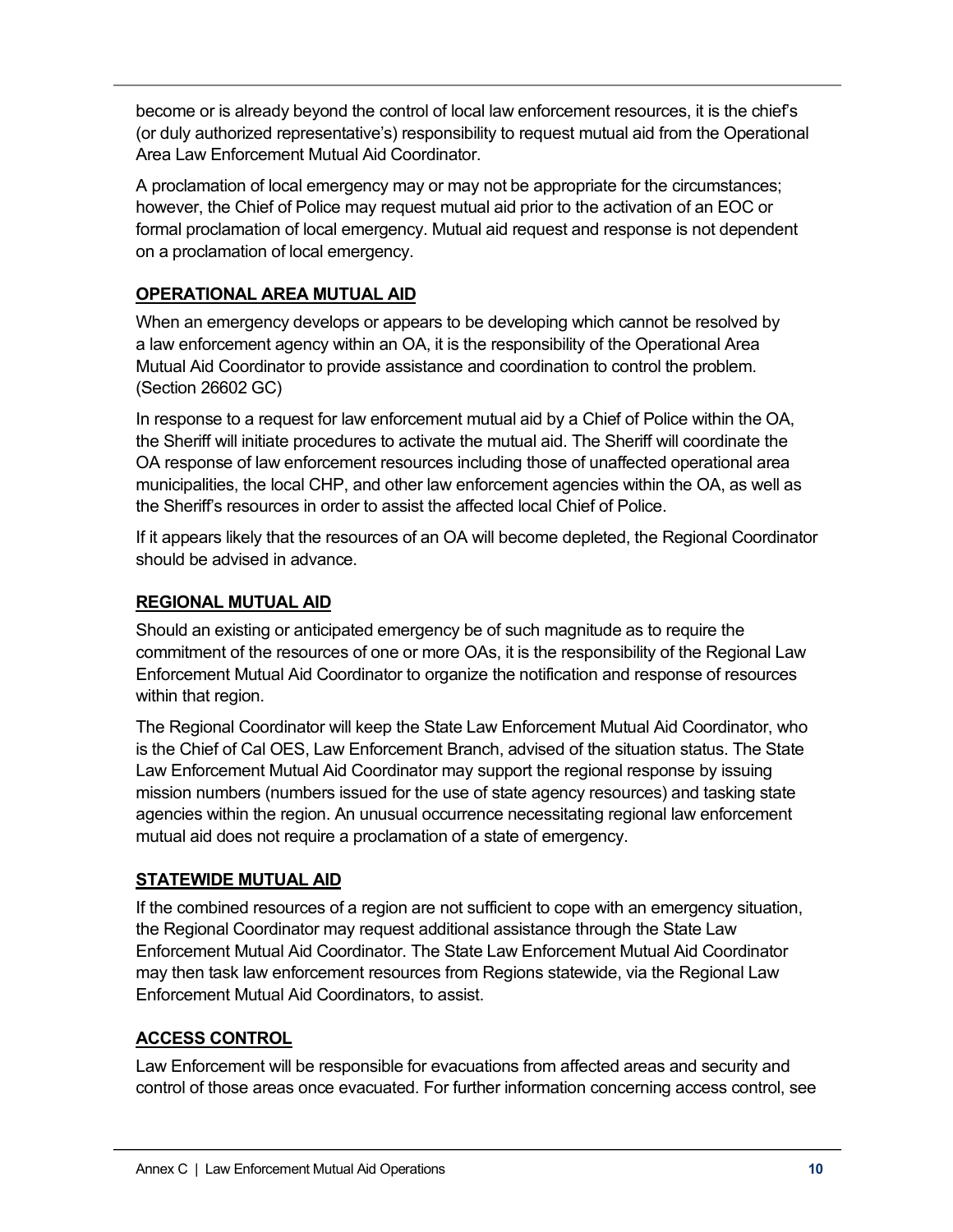Attachment A. For further delineation of roles for evacuation procedures, see Attachment B or **Annex Q – Evacuation**.

### **INFORMATION COLLECTION AND DISSEMINATION**

In order to establish a common operating picture, law enforcement agencies involved in mutual aid operations will communicate with staff at their assigned staging areas who will then communicate pertinent information to the law enforcement Incident Commander. The law enforcement Incident Commander will then communicate the information to the Sheriff's DOC who will in turn communicate the information to the OA EOC or other affected agency DOC's. Establishing a common operating picture and maintaining situational awareness are essential to effective incident management.

### **BRIEFINGS**

Operational Period briefings should be conducted at the beginning of each operational period and present the action plan for the upcoming period. Additional briefings are scheduled as necessary to pass along vital information to those law enforcement officers and agencies persons who need it. Anyone who wishes to pass along information during a briefing or have important incident information/updates should be prepared to disseminate that information during the operational period briefings.

#### **COMMUNICATIONS**

Communication is a critical part of incident management. This section outlines communications plan and supports its mission to provide clear, effective internal and external communication between law enforcement entities and other involved governmental and non-governmental entities that need the information. Further information about communications systems and other methods of communication can be found in **Annex I: Communications and Warning Systems** as well as **Annex L – Emergency Public Information**.

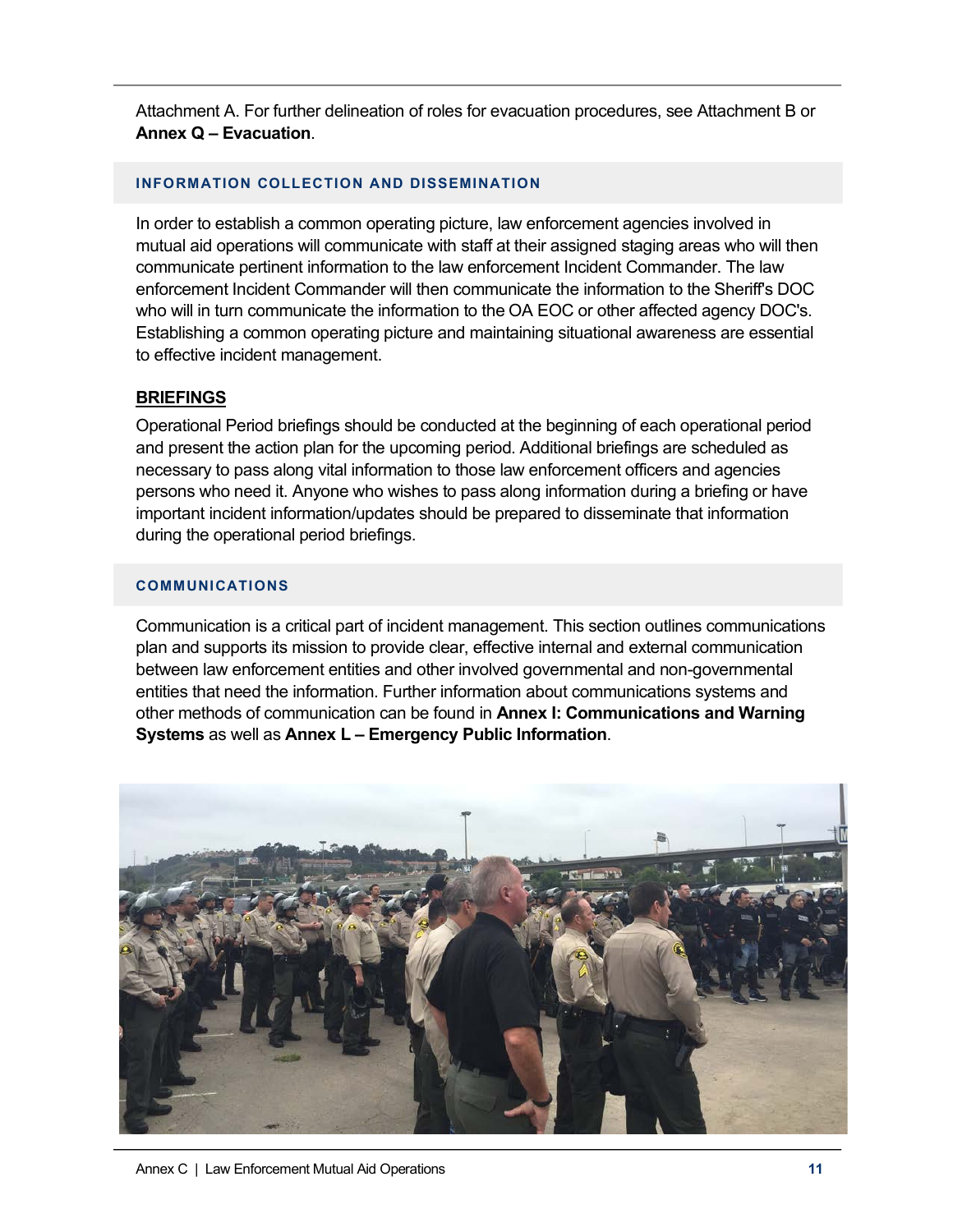The State of California has established the California Law Enforcement Mutual Aid Radio System (CLEMARS) with special frequencies for emergency law enforcement mutual aid purposes. For a detailed description of CLEMARS, it is recommended that the CLEMARS Plan be reviewed. This system is intended for command and control purposes among agencies taking part in emergency operations. It is not to be used as a primary local channel. Local departments may be allowed to use these channels in their day-to-day operations as an auxiliary to their primary frequency upon approved request.

# **EMERGENCY PUBLIC ALERTING**

The use of emergency public alerting tools such as Blackboard Connect (AlertSanDiego) or Wireless Emergency Alerts (WEA) shall be facilitated through the local agency jurisdiction or the Sheriff's Communications Center through agreement. Further information about public alert and warning systems and other methods of notification can be found in **Annex I: Communications and Warning Systems** as well as **Annex L – Emergency Public Information.**

### **ADMINISTRATION, FINANCE, AND LOGISTICS**

Under SEMS, special districts are considered local governments. As such, they are included in the emergency planning efforts throughout the OA. The OA Emergency Organization, in accordance with SEMS, supports and is supported by:

- Cities within the OA
- The County of San Diego
- Special Districts
- Other Counties
- The State of California
- The Federal Government

NIMS provides a consistent nationwide template to enable Federal, State, local, and tribal governments and private-sector and non-governmental organizations to work together effectively. NIMS also enables these entities to efficiently prepare for, prevent, respond to, and recover from domestic incidents, regardless of cause, size, or complexity, including acts of catastrophic terrorism.

Mutual aid, including personnel, supplies, and equipment, is provided in accordance with the California Master Mutual Aid Agreement, and other OA Mutual Aid Agreements.

There are some City and County personnel who do not have specific task assignments. They are automatically designated by State Law as Disaster Service Workers during a disaster, and serve in the response effort.

- "ALL PUBLIC EMPLOYEES AND ALL REGISTERED VOLUNTEERS OF A JURISDICTION HAVING AN ACCREDITED DISASTER COUNCIL ARE DISASTER SERVICE WORKERS," per Government Code Title I, Division 4, Chapter 8, and Labor Code, Part I, Division 4, Chapters 1 and 10.
- The term public employees include all persons employed by the State, or any County, City or public district.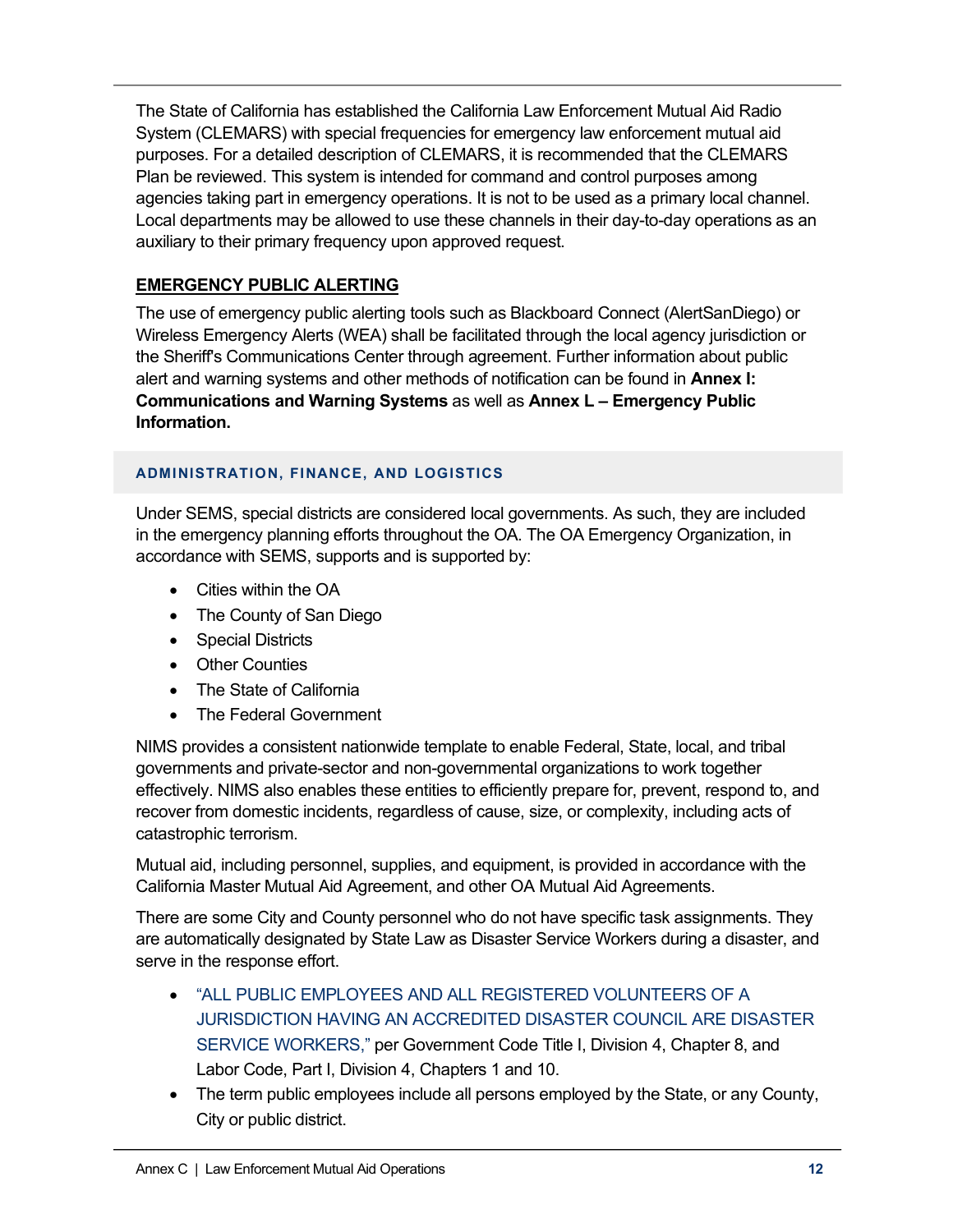• Other personnel including volunteers can be quickly registered by OES as Disaster Service Workers (DSWs), which provides Workers Compensation and liability coverage.

The County Office of Emergency Services (OES) maintains a list of pre-registered volunteers affiliated with volunteer organizations that have been signed up as DSWs.

It is imperative that local government maintain duplicate records of all information necessary for restoration of normal operations. This process of record retention involves offsite storage of vital computerized and paper-based data that can be readily accessible.

Vital records of the Unified Organization are stored at OES. Computer records are routinely backed up and stored separately from the hard drives. All personnel records are stored by the County Department of Human Resources at several locations throughout the OA.

#### **ANNEX DEVELOPMENT AND MAINTENANCE**

OES coordinates the maintenance and updates of this annex every four years, in accordance with the maintenance schedule established for the OA Emergency Operations Plan (EOP). Updates to this annex can be made before such time for multiple reasons, including but not limited to changes in policy/procedure, improvements and recommendations based on real life events or exercises, etc. Recommended changes for the law enforcement mutual aid annex should be submitted to the San Diego County Sheriff's Department, Emergency Planning Detail Lieutenant.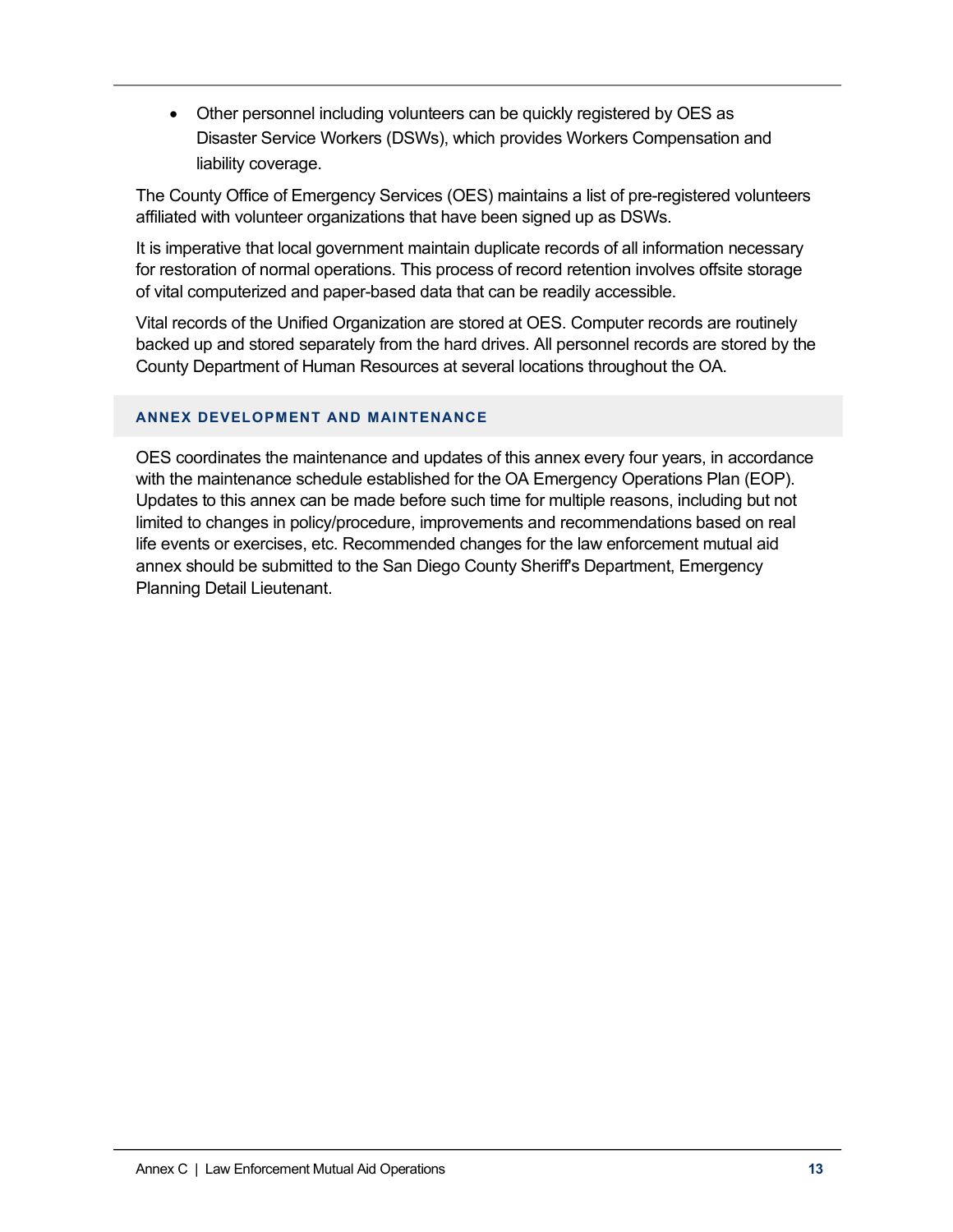#### **AUTHORITIES AND REFERENCES**

The State of California Law Enforcement Mutual Aid Plan is issued and revised under the authority of Sections 8550, 8569, 8615 through 8619, and 8668 of the California Government Code, the California Emergency Plan, and the Master Mutual Aid Agreement.

### **COUNTY OF SAN DIEGO REGIONAL LAW ENFORCEMENT MUTUAL AID OPERATIONAL AGREEMENT**

**THIS AGREEMENT** is made and entered into by and between the Sheriff of the County of San Diego and the agencies which now or hereafter become signatories hereto:

#### **WITNESSETH:**

**WHEREAS**, the signatory agencies desire to coordinate public safety service efforts and encourage maximum cooperation between all law enforcement and prosecutorial agencies; and

**WHEREAS**, the agencies have heretofore determined that the public interest and necessity require mutual aid and participation in joint efforts; and

**WHEREAS**, all joint efforts of the parties signatory hereto shall be governed by the term and conditions set forth by the participating agencies; and

**WHEREAS**, it is also necessary and desirable that the resources, personnel, equipment and facilities of any one party to this plan be made available to any other party to prevent, combat, or eliminate a probable or imminent threat to life or property resulting from local peril, local emergency, local disaster, or civil disturbance, or a duly proclaimed "state of extreme emergency" or "state of disaster", or "state of war emergency" and to render mutual and supplementary public safety services one to the other as the need may arise; and

**WHEREAS**, extensive loss of life and property may be mitigated by the immediate and adequate response of the forces of local government to what are or may be disturbances and disasters; and

**WHEREAS**, the parties signatory to this plan have public safety responsibilities within the County of San Diego and, therefore, have mutual interests and objectives to accomplish with reference to the preservation and protection of life and property within said County; and

**WHEREAS**, the parties signatory to this agreement have powers to provide for common defense, and the power to act in case of emergency or disaster are all powers common to the parties signatory hereto; and

**WHEREAS**, the provisions of the Sections 8615, 8617 and 8668 of the Government Code of the State of California, California Disaster and Civil Defense Master Mutual Aid Agreement, The California Law Enforcement Mutual Aid Plan, and other laws of the State of California, empower each of the parties to this agreement to so agree; and

**WHEREAS**, the California Law Enforcement Mutual Aid Plan is issued and revised under the authority of Sections 8550, 8569, 8615 through 8619, and 8668 of the California Government Code, the California Emergency Plan, and the Master Mutual Aid Agreement; and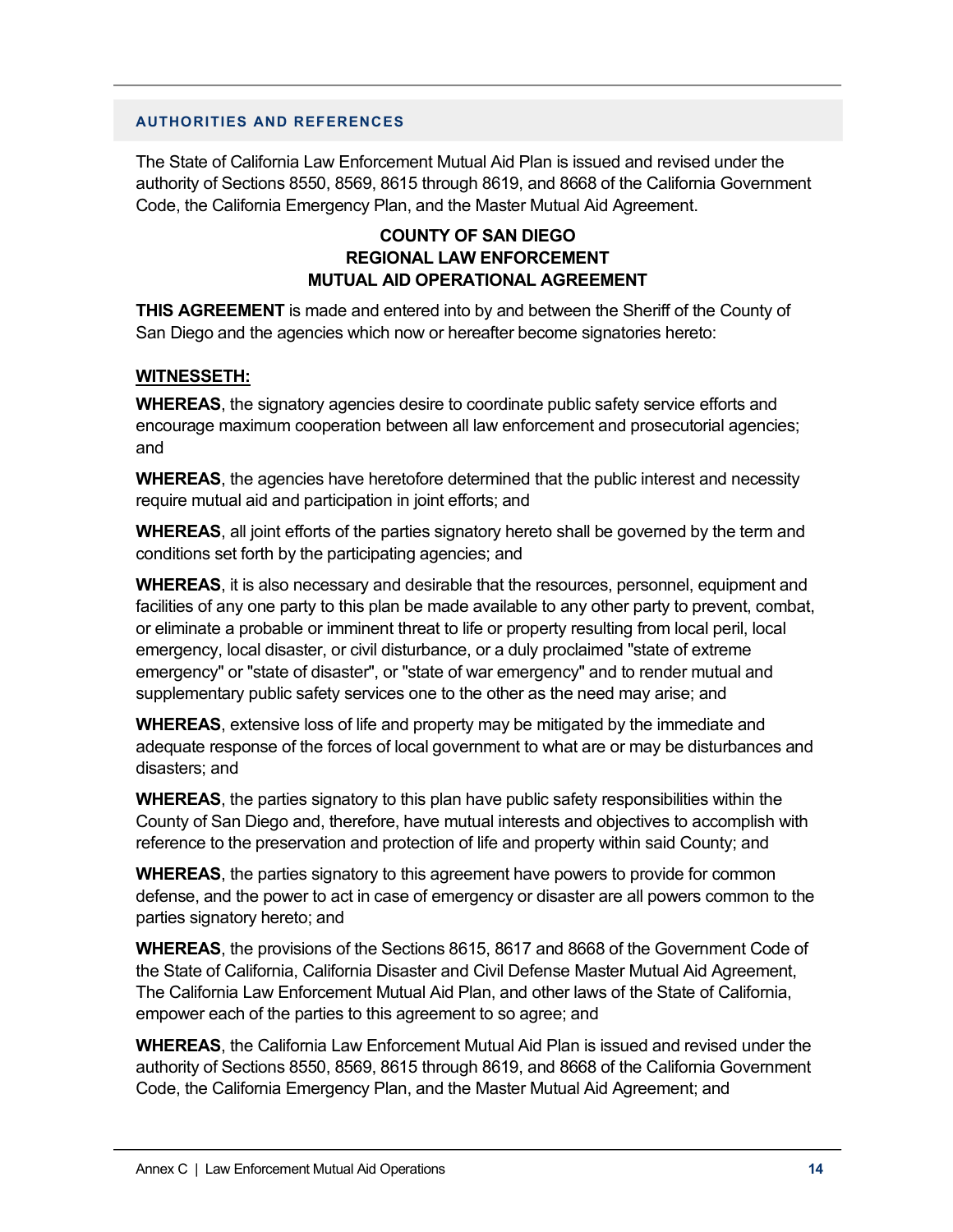**WHEREAS**, the California Law Enforcement Mutual Aid Plan delineates the current State policy concerning law enforcement mutual aid; and

**WHEREAS**, the California Law Enforcement Mutual Aid Plan describes the standard procedures used to acquire law enforcement mutual aid resources and the method to ensure coordination of law enforcement mutual aid planning and readiness; and

**WHEREAS**, the county sheriff is the Operational Area Law Enforcement and Mutual Aid Coordinator; and

**WHEREAS**, the California Law Enforcement Mutual Aid Plan provides, in pertinent part, "When an emergency develops or appears to be developing which cannot be resolved by a law enforcement agency within an Operational Area, it is the responsibility of the Operational Area Mutual Aid Coordinator to provide assistance and coordination to control the problem;" and

**WHEREAS**, the California Law Enforcement Mutual Aid Plan provides, in pertinent part, "A request for law enforcement mutual aid requires the approval of the chief law enforcement officer of the requesting jurisdiction;" and

**WHEREAS**, in the event of a duly proclaimed emergency, the signatories agree to document all mutual aid assistance costs related to a mutual-aid request and submit all records and supporting documentation to the Sheriff of the County of San Diego as soon as practicable; and

**WHEREAS**, it is expressly understood that this agreement and the operation orders adopted pursuant thereto shall not supplant existing agreements between any and or all parties hereto providing for the exchange or furnishing of certain types of facilities and services on a reimbursable exchange or other basis, nor supplant other mandatory agreements required by law.

**NOW, THEREFORE, IT IS HEREBY AGREED** by and between each and all of the signatory agencies hereto as follows;

- 1. The Sheriff of the County of San Diego and the signatory agencies hereto may engage in joint efforts which shall be governed by the terms and conditions set forth by the participating agencies.
- 2. The Sheriff of the County of San Diego and the signatory agencies hereto may furnish supplementary public safety services to other public agencies who are not a signatory to this agreement in the event of local peril; local emergency, local disaster, civil disturbance and such other occasions as may arise.
- 3. The mutual aid extended under this agreement and the operation orders adopted pursuant to this agreement shall be without reimbursement unless otherwise expressly provided for by the parties to this agreement or as provided by law.
- 4. The responsible local official in whose jurisdiction an incident requiring mutual aid has occurred, unless otherwise provided, shall remain in charge at such incident including the direction of such personnel and equipment provided him through the operation of such mutual aid operations agreement.
- 5. That nothing contained in this agreement shall require or relieve any party hereto from the necessity and obligation of furnishing adequate protection to life and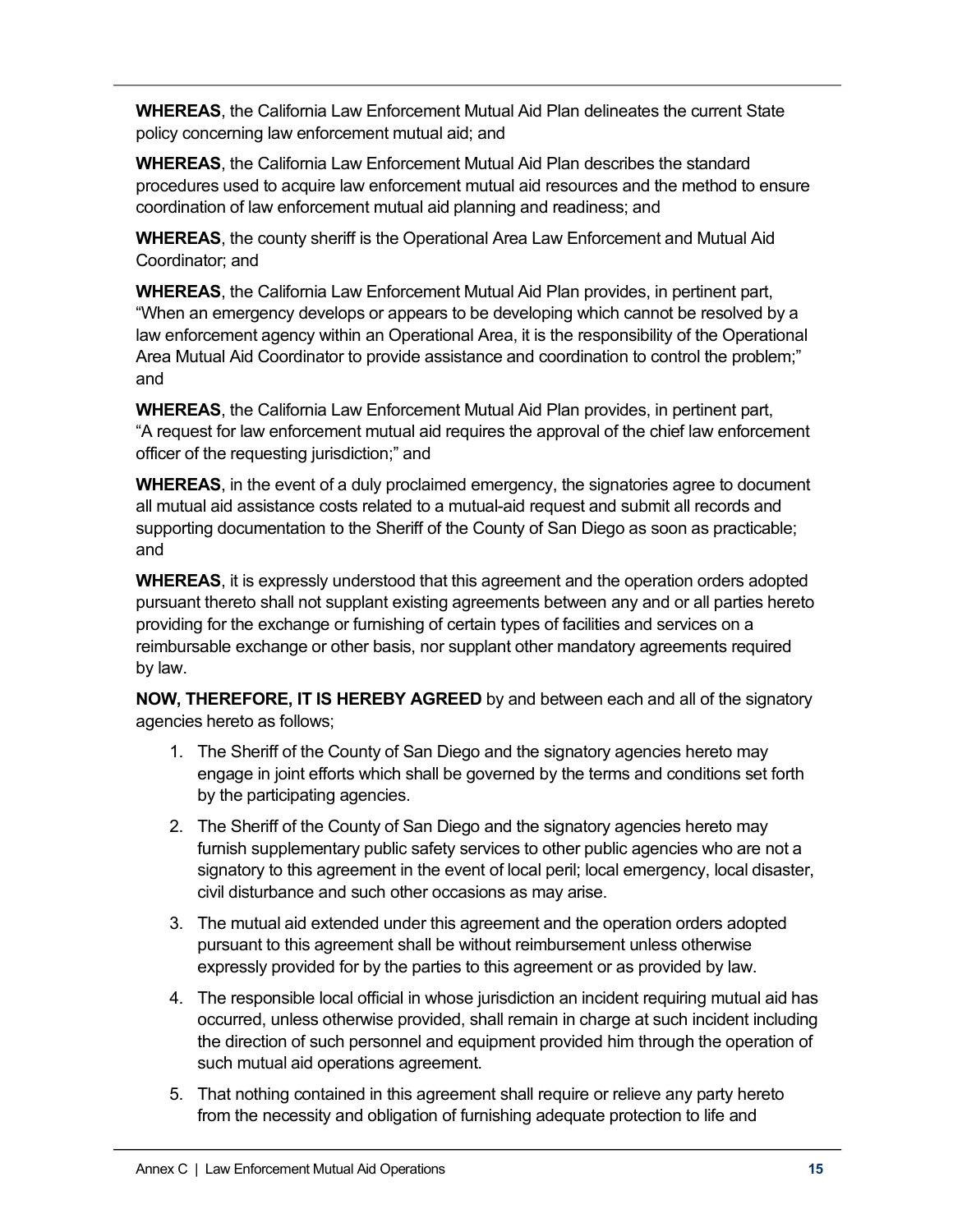property within their own jurisdiction and no party shall be required to deplete unreasonably his own resources, facilities, and services in furnishing such mutual aid.

- 6. Any services performed, or expenditures made in connection with the furnishing of assistance shall conclusively be presumed to be for the direct protection of the inhabitants and property of the signatory party requesting the assistance and for the direct benefit of all the inhabitants of area.
- 7. This agreement shall not be construed as, or deemed to be, an agreement for the benefit of any third party or parties and no third party or parties shall have the right of action hereunder for any cause whatsoever.
- 8. The declination of one or more of the signatory parties to participate in this agreement or any amendment, revision, or modification thereof, shall not affect the operation of this agreement nor operation orders adopted pursuant thereto insofar as the validity of the agreement pertains to the signatory parties.
- 9. This agreement shall become effective as to each party when approved or executed and shall remain operative and effective as between each and every party that has heretofore or hereafter approved or executed this agreement until participation in this agreement is terminated by the party. The termination by one or more of the parties of its participation in this agreement shall not affect the operation of this agreement as between the other parties thereto.
- 10. Termination of participation in this agreement may be affected by any party by giving written notice of said termination of participation in this agreement to the public agencies, a party hereto, and this agreement shall be terminated as to such party thirty (30) days after the filing of such resolution.
- 11. County of San Diego and the signatory agencies hereto agree the Sheriff of the County of San Diego shall, in the case of a declared emergency, facilitate reimbursement of all reasonable costs associated with the signatory party's law enforcement mutual aid assistance as provided by law.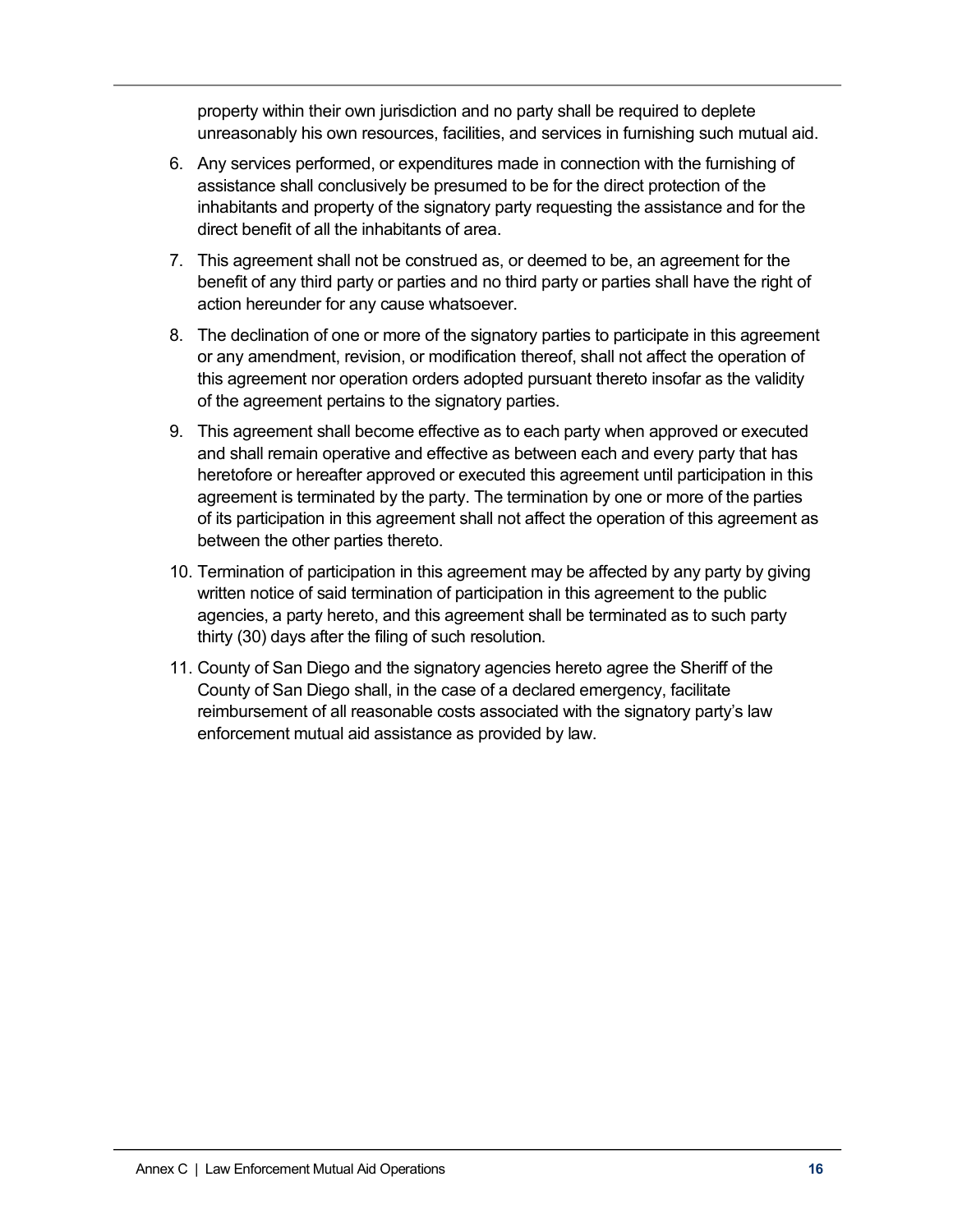### **ATTACHMENT A**

### **ACCESS CONTROL**

#### INTRODUCTION

In the event of an existing natural disaster, manmade incident or a nuclear defense emergency, it may be necessary to restrict access to and from a hazard area. There are four aspects to consider:

- Perimeter control and area security
- Access control (to and from the perimeter)
- Command Post coordination
- Temporary Evacuation Points (TEPs)

### **OBJECTIVES**

The overall objectives of access control operations will be to:

- Provide a controlled area and prevent entry by unauthorized persons.
- Protect lives by controlling entry into extreme hazard areas, thus reducing public exposure to the current or pending hazard agent.
- Maintain law and order in the hazard area as well as the normal areas of responsibility.

To control the entry of authorized persons into the closed area including personal assistance services (PAS) personnel who provide help to people with disabilities and others with access and functional needs.

#### **SITUATION**

A hazard or a potentially hazardous situation could justify the need to control or limit access for a short period of a few hours to several days, weeks, or months, depending on the hazard and its severity. In order to limit access to the closed area, various personnel and devices will be required for the following functions:

- Establish a control point (may be the Command Post).
- Staff access point(s).
- Establish a system of ingress and egress from secured areas for authorized persons and media.
- Route traffic from highway and surface roads away from closed areas.
- Utilize signs and/or markers to provide motorists with advance notice of secured areas.
- Provide security in closed areas with patrols or airborne monitoring.
- Establish and coordinate with the American Red Cross (ARC), TEPs and/or Evacuation Centers for evacuated, displaced or relocated persons.

### OPERATIONAL CONSIDERATIONS

There are six levels of operation that effect access control. They are listed in priority: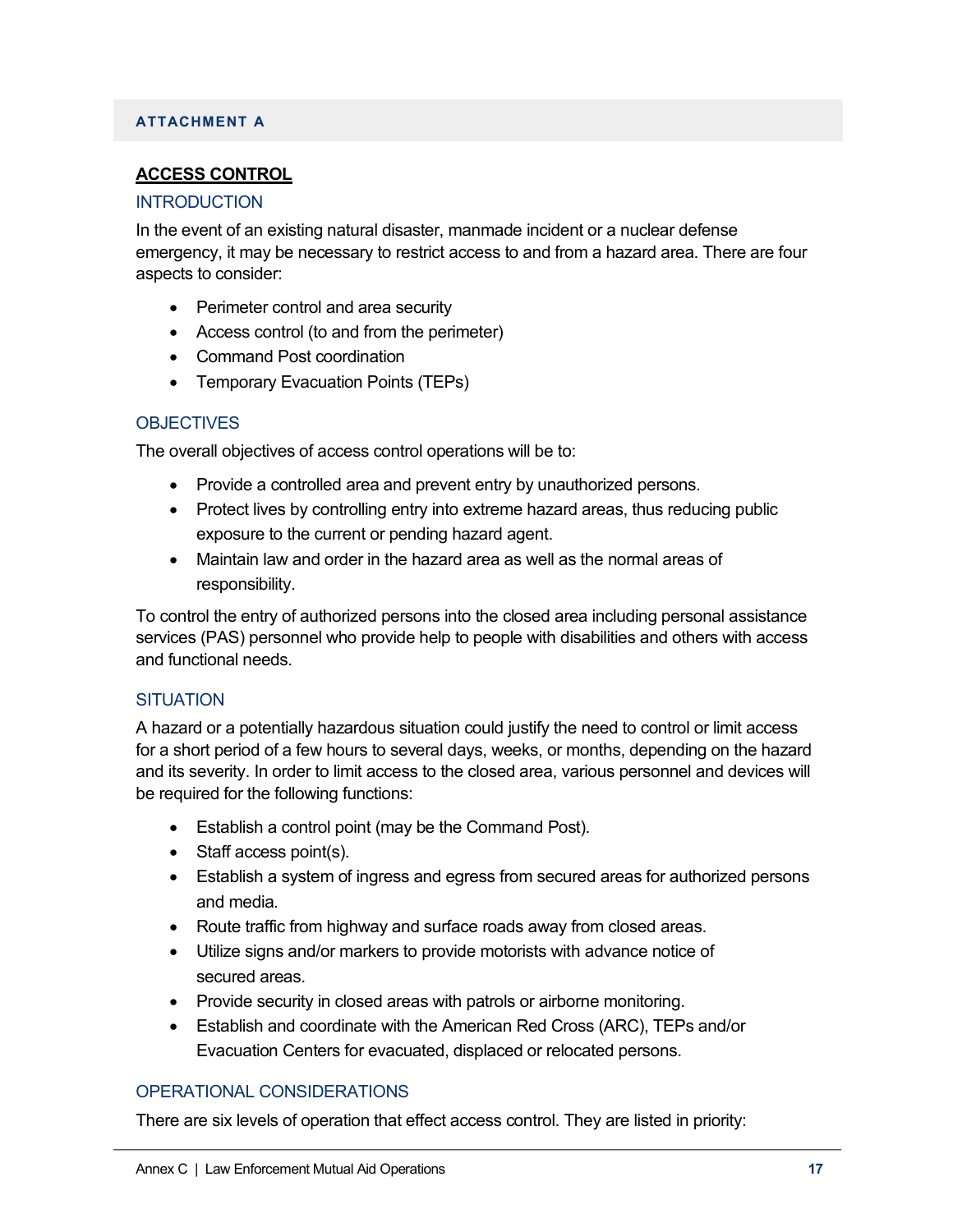- Lifesaving operations. This includes allowing PAS personnel access to evacuated areas if there is a need to assist people with disabilities and others with access and functional needs.
- Evacuation operations.
- Medical Examiner operations and continued rescue.
- Safety Inspection Teams.
- Owners and managers of critical facilities.
- Authorized managers and employees of businesses.

### **RESPONSIBILITIES**

#### **LOCAL**

LAW ENFORCEMENT

- Handle law enforcement duties both inside and outside of the secured areas.
- Direct the placement of barricades and traffic control devices.
- Establish a command post and control point for the perimeter.
- Initiate TEPs and/or Evacuation Centers, with the ARC, if needed.
- Initiate an entry pass system.

#### DEPARTMENTS OF PLANNING AND LAND USE, BUILDING INSPECTION DIVISION

• Determine structural safety of buildings to be used for care and shelter of evacuees.

#### ENVIRONMENTAL HEALTH DEPARTMENT/HIRT

• Determine environmental safety.

#### **OPERATIONAL AREA**

#### SHERIFF'S DEPARTMENT

- Handle law enforcement for all unincorporated and contracted areas.
- Support access control effort; coordinate with the local law enforcement agency or CHP in the incorporated area.

#### ENVIRONMENTAL HEALTH DEPARTMENT

• Determine environmental safety.

#### **STATE**

#### CALIFORNIA HIGHWAY PATROL

• Manage and direct access control on the state and federal highway systems and, in cooperation with the Sheriff's Department, the unincorporated public roads.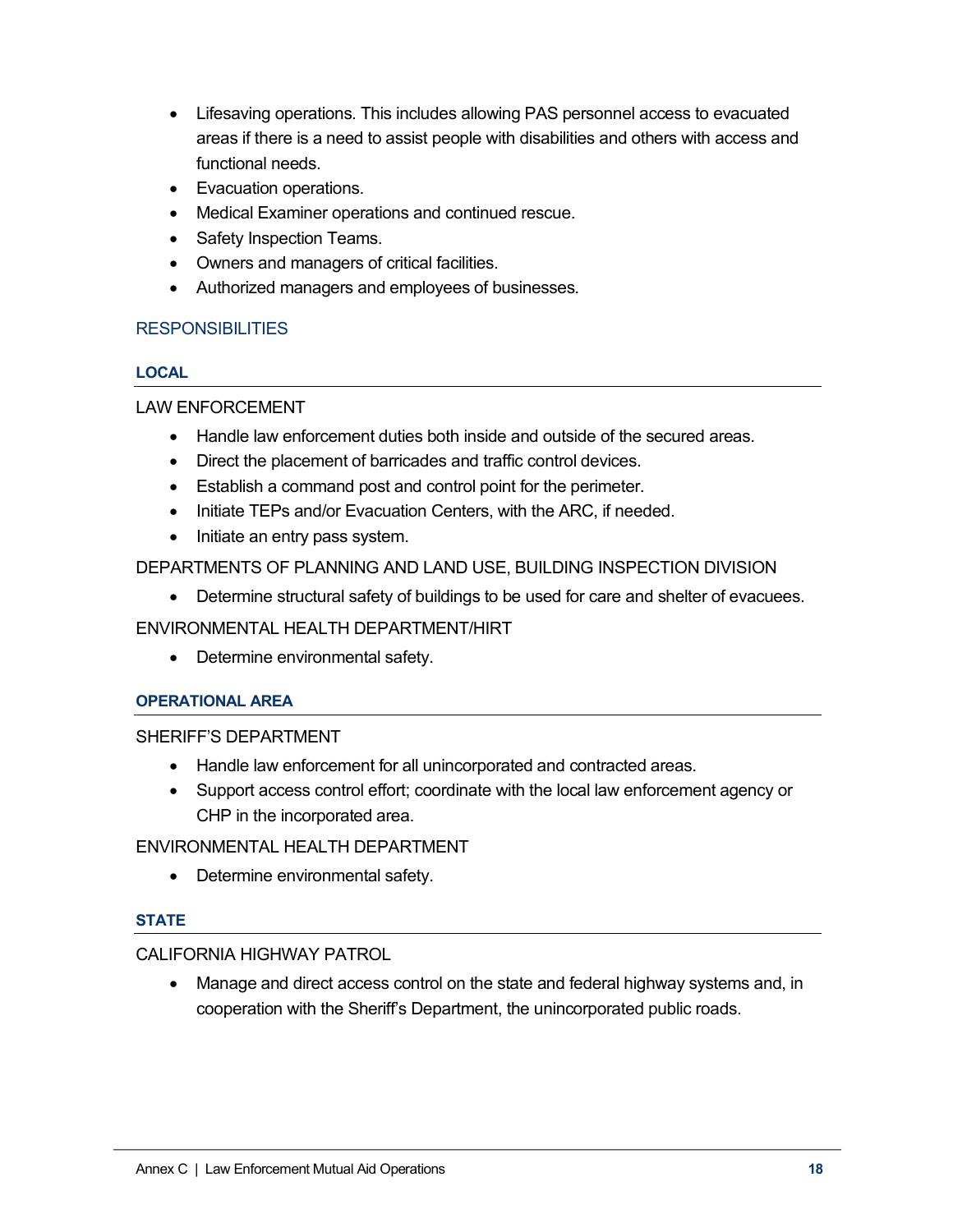#### **ATTACHMENT B**

### **EVACUATION OPERATIONS**

#### **INTRODUCTION**

Law enforcement agencies and supporting organizations have the responsibility of evacuation, dispersal, and relocation of persons from threatened or hazardous areas to less threatened areas during natural disasters and manmade incidents. This attachment describes the organization and responsibilities for conducting evacuation operations, with the ultimate goal of protection of lives. **Annex Q – Evacuation** provides more detailed information on this issue.

#### **OBJECTIVES**

The overall objectives of emergency evacuation notifications and operations are to:

- Expedite the movement of persons from hazardous areas.
- Control evacuation traffic.
- Coordinate transportation for people with disabilities or other access and functional needs, and persons without vehicles.
- Institute access control measures to prevent unauthorized persons from entering vacated, or partially vacated areas.
- Provide for the procurement, allocation, and use of necessary transportation resources and law enforcement resources by means of mutual aid or other agreements.
- Coordinate evacuation to appropriate mass care facilities.

#### **SITUATION**

On-scene public safety personnel can generally handle evacuations involving only a small number of people without elaborate measures. Large-scale evacuation should be supported by the OA EOC, jurisdictional EOCs and the DOCs of the involved agencies.

#### LEGAL CONSIDERATIONS

In 2005, the Chief Legal Counsel for the Sheriff maintained an opinion based on case law that Penal Code section 409.5 does NOT authorize forcible evacuations: "In conclusion, without a specific legislative amendment to Penal Code section 409.5, it would be improper to infer statutory authority to forcibly evacuate people who do not wish to be evacuated, unless their presence in the closed area, resulted from an entry made after the area was closed pursuant to 409.5(a) or 409.5(b)". All procedures in this annex, therefore, will pertain to voluntarily evacuated persons.

#### ORGANIZATION AND RESPONSIBILITIES

#### **County**

The designated County Evacuation Coordinator is the Sheriff. Other county police resources and support agencies will assist the Evacuation Coordinator.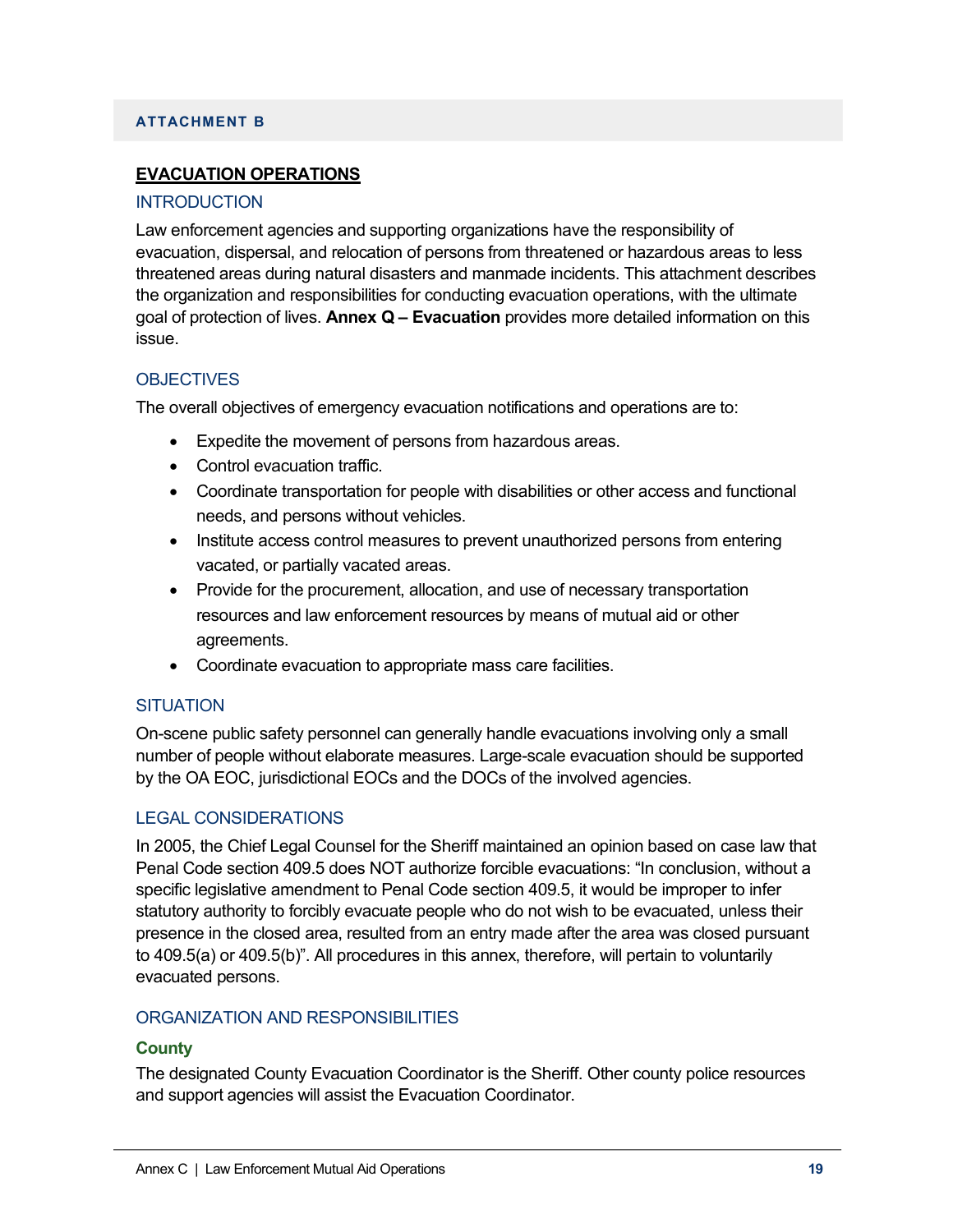Law enforcement agencies, highway/road/street departments, and public and private transportation providers will conduct evacuation operations. Procurement, regulation, and allocation of resources will be accomplished by those designated.

### **Operational Area**

In large-scale evacuation operations, the Operational Area Law Enforcement Coordinator is responsible for coordinating transportation resources and operations on a countywide basis. This coordination will be accomplished in the OA EOC with the involved City EOCs and the Sheriff's Department's DOC.

# **Mutual Aid Region**

A designated member of the CHP will function as the Cal OES Mutual Aid Region Movement Coordinator and will coordinate traffic control operations on a region-wide basis. A representative of the State of California's Department of Transportation (CALTRANS), who will function as the Mutual Aid Region Transportation Coordinator, will assist the Movement Coordinator.

These coordinators will work between the OA and Statewide resources.

### **State**

The coordination and support of evacuation operations on a statewide basis will be accomplished according to the State Emergency Plan.

State agencies, which may be involved in a major evacuation, are the CHP, National Guard, CALTRANS, and Public Utilities Commission.

# **Federal**

The U.S. Department of Transportation supports and assists federal, state, and local agencies with disaster relief transportation requirements. The Federal Aviation Administration can assist with communications and search and rescue coordination. The Interstate Commerce Commission coordinates the location and scheduling of common carriers authorized and equipped to provide emergency transportation into and within disaster areas.

### **PROCEDURES**

### **Identifying the Area and Population to be Evacuated**

Site-specific information, which identifies areas at risk for the known hazards that could threaten the OA, is referenced in the Basic Plan, Attachment 2 as well as the Multi-Jurisdictional Hazard Mitigation Plan (HazMit). This information provides guidance in making decisions about the area to be evacuated. For areas not covered by specific plans, data gathered at the time of the threat will determine the hazard area. Throughout the emergency period, it will be necessary to continuously reevaluate the size and location of the danger area and, if necessary, expand the areas of evacuation.

### **Coordinating with the American Red Cross (ARC)**

The ARC is able to establish evacuation facilities (Temporary Evacuation Points [TEP] or shelters) and perform many logistical functions for those facilities. For incidents involving transportation related mass fatalities, the ARC will coordinate with the Sheriff Department and NTSB to setup and manage a Family Assistance Center (FAC). The Evacuation Coordinator should establish liaison with the ARC early in the evacuation process. The Law Enforcement Coordinator will coordinate security at the mass care shelters. If the ARC is not able to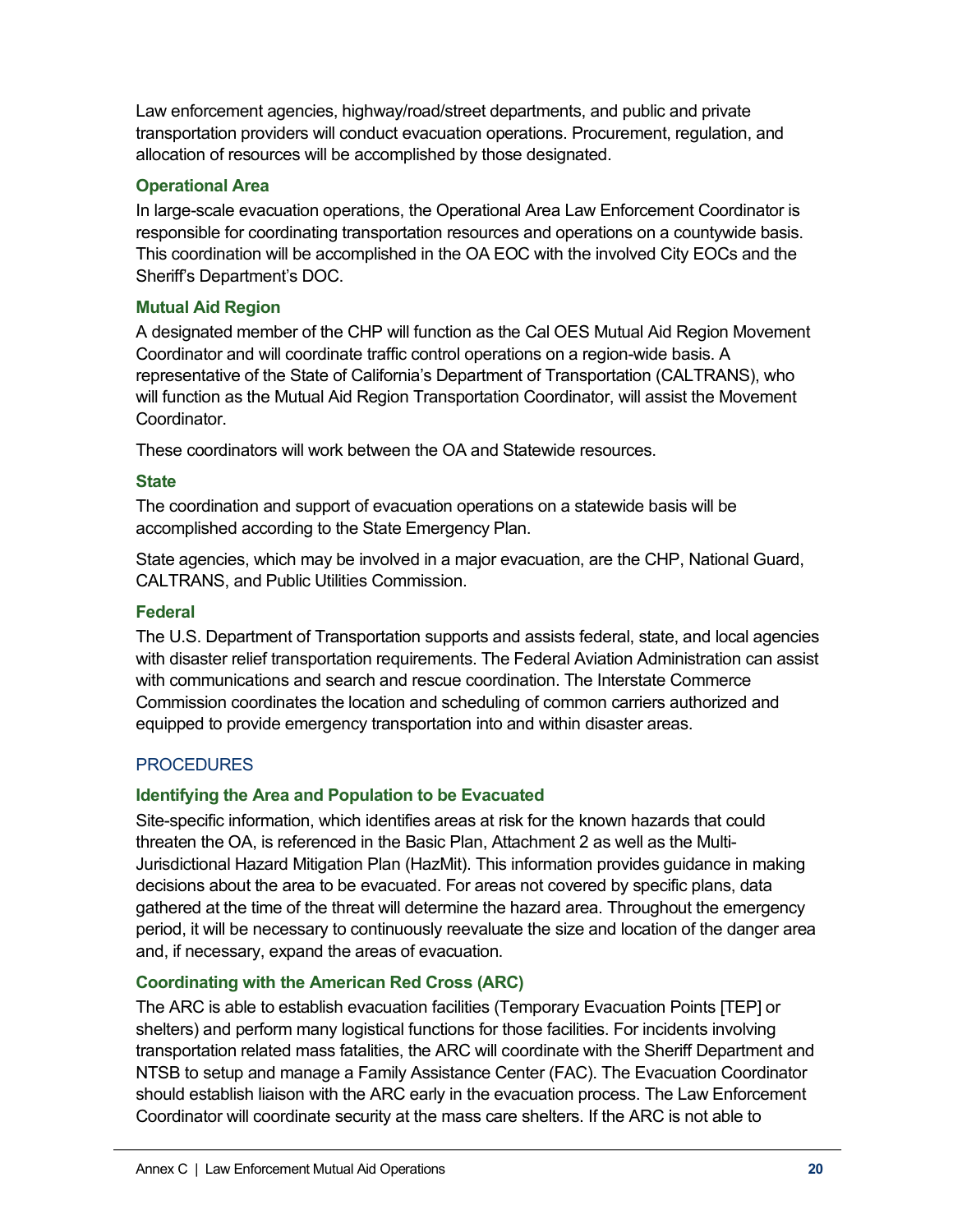respond, the Evacuation Coordinator should work with the Care and Shelter Branch Coordinator in the OA EOC.

### **Identifying Temporary Evacuation Points (TEPs)**

An event may occur that requires an immediate evacuation out of the danger area. For such an event, it may be necessary to evacuate to TEPs. These points can be used as staging areas with the intent to relocate, or as short-term holding areas. The selection of the location will require consideration of the following: type of incident, location, safety from incident, number of persons involved, accessibility and safety for people with mobility considerations (wheelchairs, scooters, etc.), and weather conditions. The goal is to safely evacuate to an appropriate, safe location. TEPs ideally should have access to restrooms and adequate space for the numbers and populations involved. Potential sites include middle schools, high schools, parks, elementary schools and parking lots not downwind or in the potential path of the hazard.

#### **Identifying Evacuation Routes**

The Evacuation Coordinator will coordinate with the Incident Command Post to select the best routes from the endangered area to mass care facilities or TEPs, considering the size, physical impairments, medical or other access and functional needs of the population to be moved, road capacity, and the roads which could become impassable. For areas not covered by site-specific plans, the best evacuation routes are selected at the time of the event. As the emergency situation develops, the Evacuation Coordinator requests regular updates from field personnel on the condition of the road network and adjusts the selection of evacuation routes accordingly.

Changes in evacuation routes are communicated to traffic control personnel, transportation resource coordinators, access control personnel, Reception and Care Center Directors, and Public Information Officers (PIOs).

#### **Warning the Public and Providing Evacuation Instructions**

When the decision to evacuate is made, and facilities and routes are designated, the public is alerted and given evacuation instructions by various means. Emergency Alert System (EAS) broadcast technology is installed at the OA EOC as well as OES. Alert San Diego and Wireless Emergency Alerts (WEA) augment EAS for the dissemination of emergency public information. See **Annex L – Emergency Public** Information for additional information. The County also maintains internal documents for procedures on sending EAS messages, AlertSanDiego messages, WEA, and social media.

### EVACUATION INFORMATION PROVIDED TO THE PUBLIC WILL INCLUDE THE FOLLOWING:

- When and why they must evacuate.
- Routes to take, including conditions of roads, bridges, and freeway overpasses.
- Where to go for mass care.
- Anticipated duration of the emergency and evacuation.
- Call 2-1-1 to hear the message again.